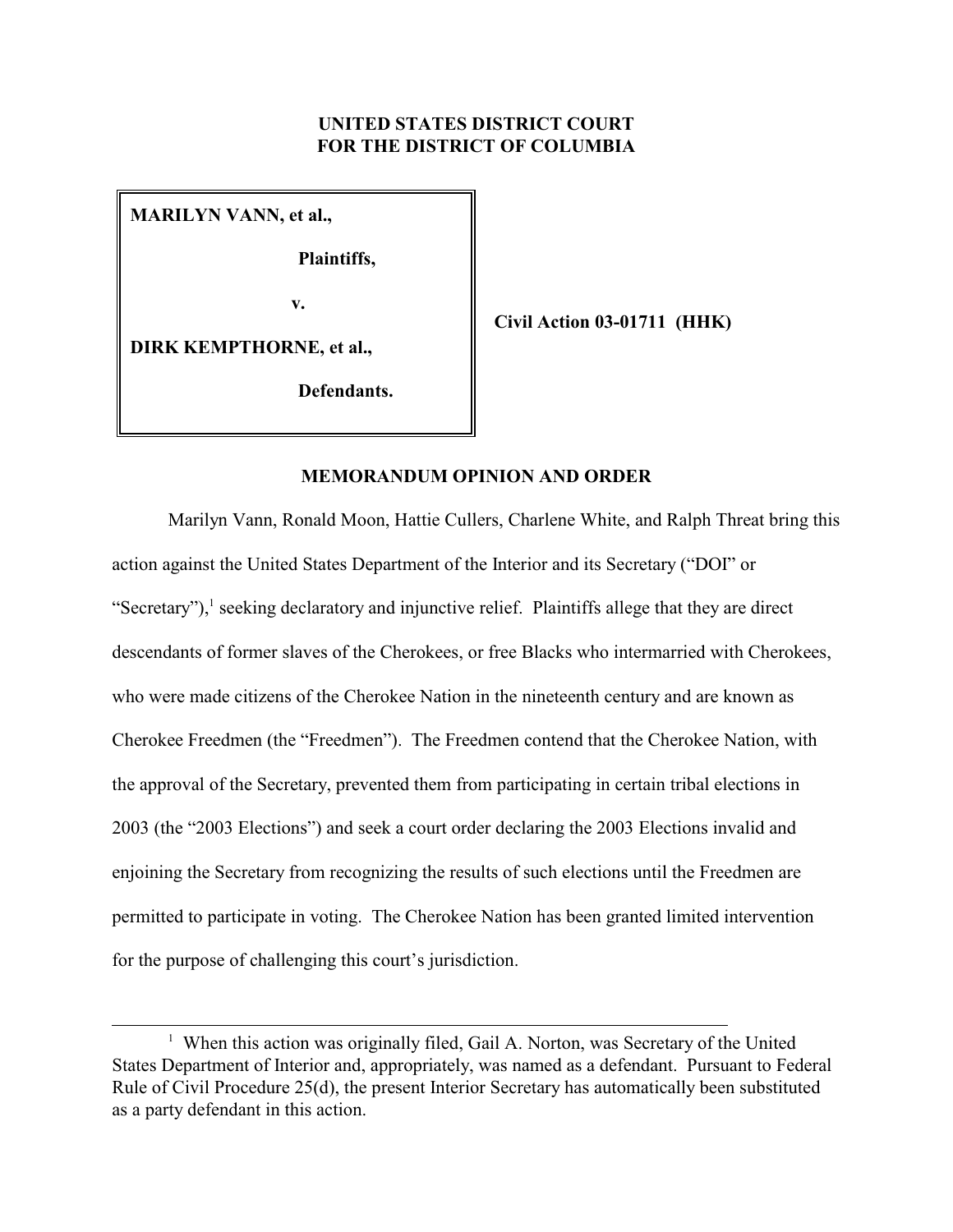Before the court is the Cherokee Nation's motion to dismiss [#23] and the Freedmen's motion for leave to file a second amended complaint [#38] to add the Cherokee Nation and certain of its officials as defendants. Upon consideration of the motions, the oppositions thereto, and the record of this case, the court concludes that the Cherokee Nation is a necessary party that must be joined. Accordingly, the motion to amend the complaint is granted, and the motion to dismiss is denied.

#### **I. BACKGROUND**

### **A. History of the Cherokee Freedmen**

In the 1830s, the Cherokee Indians were removed from their lands in southeastern United States and were forced to migrate to Oklahoma along a route that became known as the Trail of Tears. Compl.  $\P$  20. $^2$  Among those persons forced to migrate were the Black slaves of Cherokees, free Blacks who were married to Cherokees, and the children of mixed race families, known as the "Black Cherokees." *Id*. ¶¶ 20–21. Following emancipation, the Black Cherokees became known as the Freedmen and were made citizens of the Cherokee Nation by the Treaty of 1866 as a condition of the Nation's continued sovereignty within the United States. *Id.* ¶¶ 21–22.

#### **1. Treaty of 1866**

The Treaty of 1866 provides that the Cherokee Nation "hereby covenant[s] and agree[s] that never hereafter shall either slavery or involuntary servitude exist in [the Cherokee Nation]" and that "all freedmen who have been liberated . . . as well as all free colored persons . . . and their descendants, shall have all the rights of native Cherokees." Treaty with the Cherokee, 1866,

 $2^2$  All references to the "Complaint" herein refer to the Second Amended Complaint, which the court grants leave to file, as discussed more fully below. The Freedmen filed, and then withdrew, a motion to file a first amended complaint.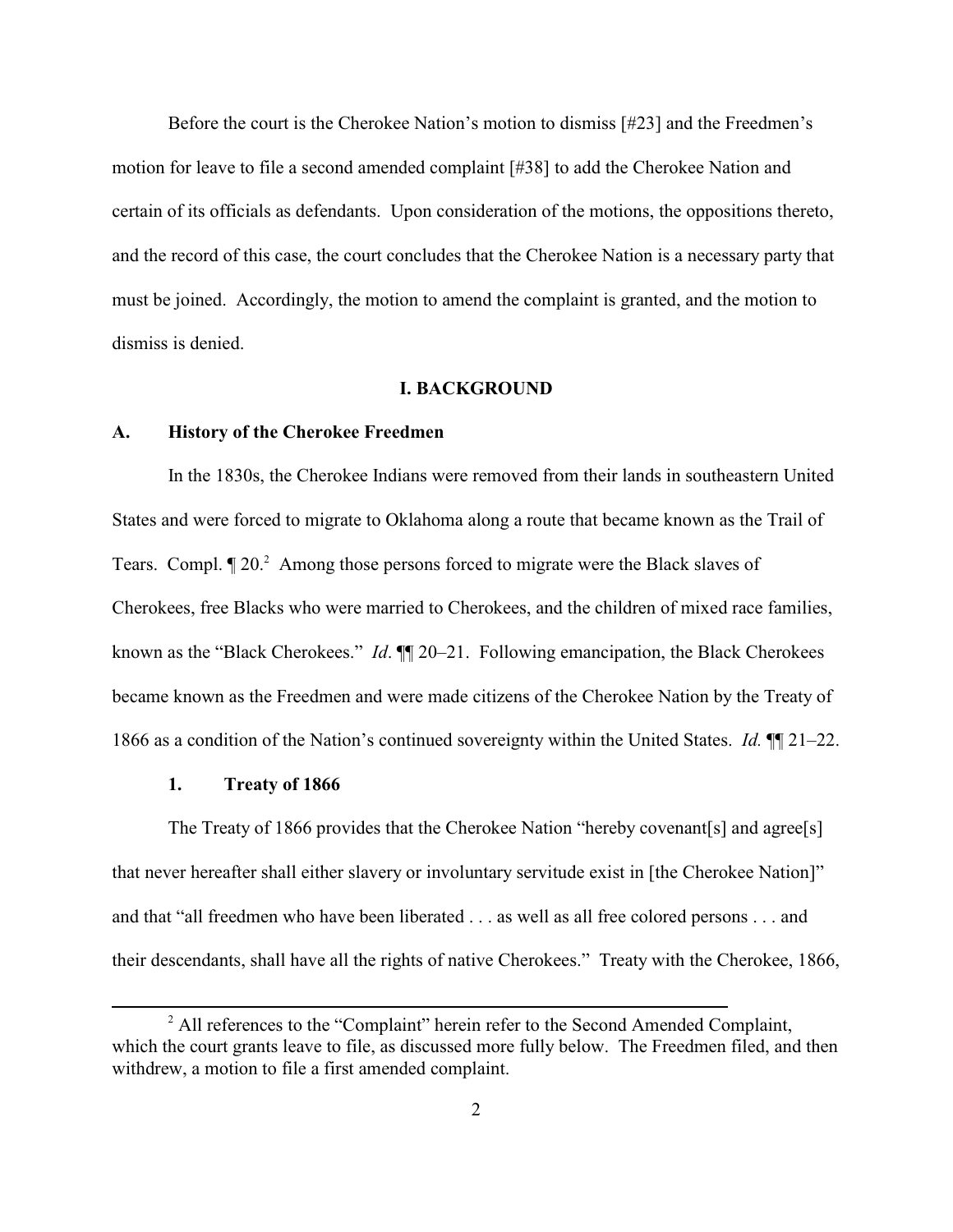art. IX, July 19, 1866, 14 Stat. 799 ("Treaty of 1866"). The Freedmen are given the right to elect officials and to representation "according to numbers" on the national council. *Id.* arts. V–VI. They are also given the right to sue in federal court if an action arose between a Freedman and another member of the Cherokee Nation. *Id.* art. VII. The Treaty of 1866 guarantees the Freedmen that laws "shall be uniform throughout said nation" and provides that if "any law, either in its provisions or in the manner of its enforcement, in the opinion of the President of the United States, operate unjustly in [the Freedmen] district, he is hereby authorized and empowered to correct such evil." *Id.* art. VI. Finally, the Treaty provides that "[n]o law shall be enacted inconsistent with the Constitution of the United States, or laws of Congress, or existing treaty stipulations with the United States." *Id.* art. XII.

## **2. Federal Protections for the Freedmen**

Almost immediately after the emancipation of the Freedmen, the Cherokee Nation began marginalizing them. In 1883, the Cherokee Tribal Council passed legislation excluding the Freedmen and other tribal citizens without Cherokee blood (such as a Shawnees, Delawares, and intermarried whites) from sharing in tribal assets. Compl. ¶ 23. In response, Congress enacted a law requiring the Cherokee Nation to share its assets with the Freedmen and other tribal members. *See* An Act to secure to the Cherokee freedmen and others their proportion of certain proceeds of lands, Oct. 19, 1888, 25 Stat. 608. In 1890, the Congress further authorized the U.S. Court of Claims to hear suits by the Freedmen against the Cherokee Nation for recovery of proceeds denied them. *See* An act to refer to the U.S. Court of Claims certain claims of the Shawnee and Delaware Indians and the freedmen of the Cherokee Nation, Oct. 1, 1890, 26 Stat. 636. A trustee was appointed to assist the Freedmen in securing their claims and, in 1895, the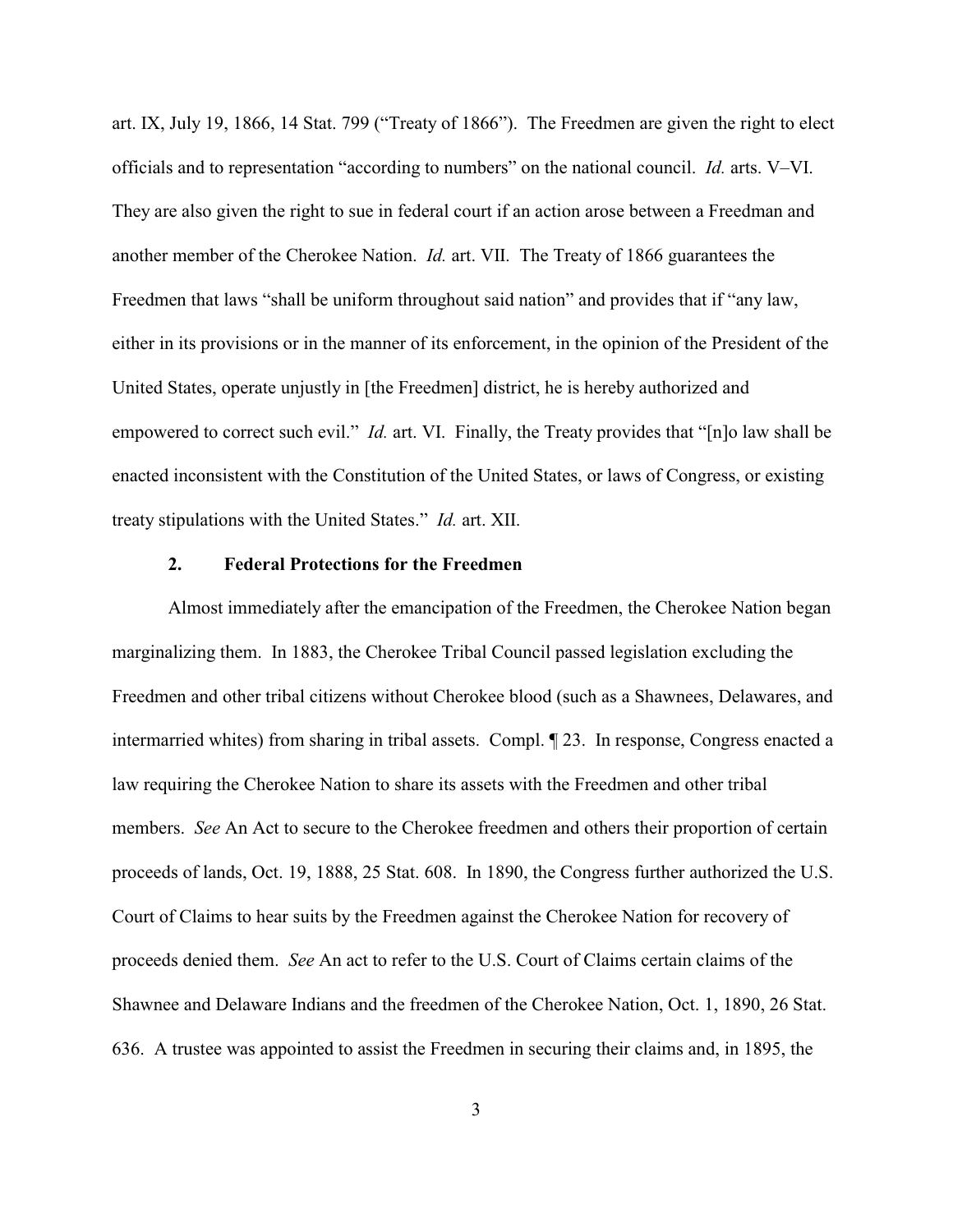Court of Claims held that the Freedmen were entitled to share in the tribe's proceeds and that the Cherokee Nation's sovereignty could not be exercised in a manner that breached the Nation's treaty obligations to the United States*. Whitmire, Trustee for the Cherokee Freedmen v. Cherokee Nation*, 30 Ct. Cl. 138, 180 (Ct. Cl. 1895).

In 1906, the Supreme Court confirmed that the Freedmen are citizens of the Cherokee Nation entitled to the same property rights as other members of the Nation under the Treaty of 1866. *Red Bird v. United States*, 203 U.S. 76, 84 (1906). A year later, the federally-appointed Dawes Commission finished compiling authoritative membership rolls for the so-called "Five Civilized Tribes" in Oklahoma. Compl. ¶¶ 28, 32. The Dawes Commission created two separate categories of Cherokee citizens: the "Freedmen Roll" for the Black Cherokee, and the "Blood Roll" for the other Cherokees. *Id.*  $\llbracket 28$ . An individual possessing any African blood was placed on the Freedmen Roll, whereas an individual possessing any Indian blood was placed on the Blood Roll, as long as that individual did not possess any African blood. For example, an individual who was half Black and half Cherokee was placed on the Freedmen Roll, whereas an individual who was one-quarter Indian but three-quarters White was designated Cherokee by blood. No record of the quantum of Indian "blood" of the Freedmen was kept. *Id.* ¶ 32. Although the Dawes Commission created the separate rolls, it declared that those on the Freedmen Roll were on "equal footing" with those on the Blood Roll. *Id.*

In 1970, Congress passed the Principal Chiefs Act of 1970, which provides that the leaders of the Five Civilized Tribes must be popularly elected by members of their respective tribes in accordance with procedures established by those tribes (the "Act of 1970"). Pub. L.

4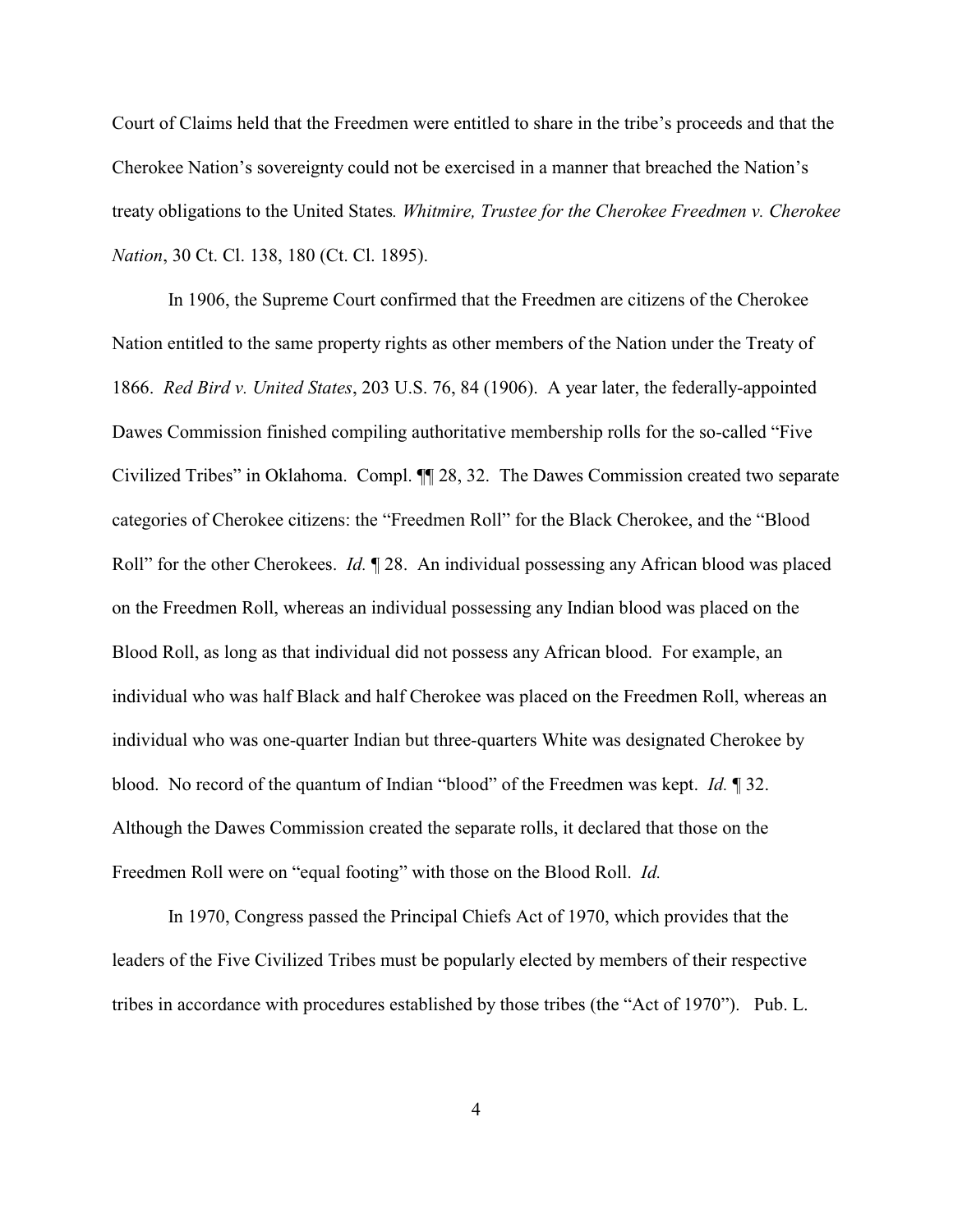91–495, 84 Stat. 1091. Under the Act, "such established procedures shall be subject to approval by the Secretary of the Interior." *Ibid.*

#### **3. 1976 Cherokee Constitution**

In 1976, the Cherokee Nation adopted a new constitution, in an election in which the Cherokee Freedmen were permitted to participate (the "1976 Constitution"). Compl. ¶ 35. The 1976 Constitution provides that the U.S. Constitution is the supreme law of the land and that the Cherokee Nation will never enact a law that is in conflict with any federal law. Cherokee Const. art. I. The 1976 Constitution also provides that citizenship in the Cherokee Nation must be "proven by reference to the Dawes Commission Rolls." *Id.* art. III § 1. Regarding elections, Article IX limits election to the Tribal Council to members with Cherokee blood, but does not limit membership in the tribe or voting rights to Cherokees by blood. *Id.* art. IX § 2. The 1976 Constitution also provides that "[n]o amendment or new Constitution shall become effective without the approval of the President of the United States or his authorized representative." *Id.* art. XV § 10.

## **4. Code of the Cherokee Nation**

At the time of the disputed 2003 Elections, the Code of the Cherokee Nation provided that "[t]ribal membership is derived only through proof of Cherokee blood based on the Final Rolls" of the Dawes Commission. 11 C.N.C.A. § 12; *see also Allen v. Cherokee Nation Tribal Council*, JAT 04–09, at 4,12 (Cherokee Nation Jud. App. Trib., Mar. 7, 2006) (explaining that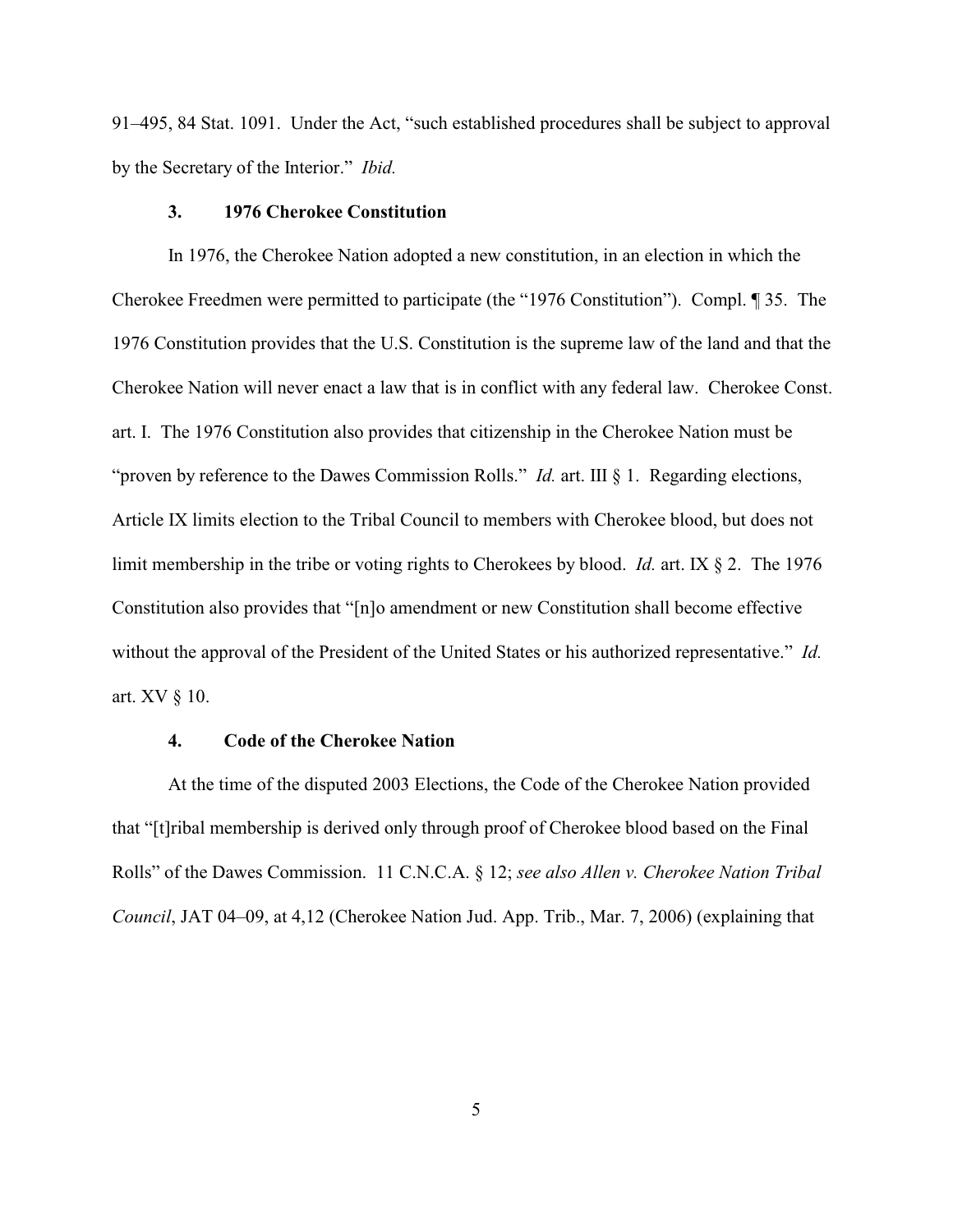the Cherokee Nation asserts that the Freedmen are not "Cherokees by blood" and thus are not "eligible for membership").<sup>3</sup>

#### **B. Events Surrounding 2003 Elections**

At issue in this action are the 2003 Elections that took place on May 24, 2003, and July 26, 2003, to select a tribal chief and other members of the governing council, and to amend the Cherokee Constitution to remove the requirement that all amendments be approved by the Secretary, and the recognition by the Secretary and the Bureau of Indian Affairs ("BIA")<sup>4</sup> of the results of those elections. The events surrounding those elections, as alleged by the Freedmen, are as follows:

### **1. Seeking Secretarial Approval**

In November 2001, Cherokee Chief Chadwick Smith wrote to the BIA, indicating the tribe's intent to amend its 1976 Constitution to strike the provision requiring Secretarial approval of constitutional amendments. Neal McCaleb, assistant secretary of Indian Affairs, purportedly

In response to that decision, the Nation's Tribal Council has proposed an amendment to the Constitution requiring "Indian blood" for citizenship in the Cherokee Nation, which is set to be voted on in February 2007. *See Tribal Citizens to Vote on Citizenship Issue*, Cherokee Nation News Release, June 13, 2006, www.cherokee.org/home.aspx?section=story&id= qbH92fOQ7AE=. At the time of the 2003 Elections, however, the provision precluding the Freedmen from voting was in effect, and the Freedmen allege it was used to prevent their participation in those elections.

<sup>4</sup> The Bureau of Indian Affairs is a division of DOI.

<sup>&</sup>lt;sup>3</sup> The status of this provision in the Cherokee Code is now in some doubt because the Cherokee Nation Judicial Appeals Tribunal has recently held that this provision contravenes the Cherokee Constitution, which does not require ancestry traced to membership on the "blood rolls" but rather membership on any Dawes Commission Roll. *See Allen*, JAT 04–09, at 9–10. The Tribunal concluded that the only way to create a blood requirement for membership was by amending the Cherokee Constitution. *Id.*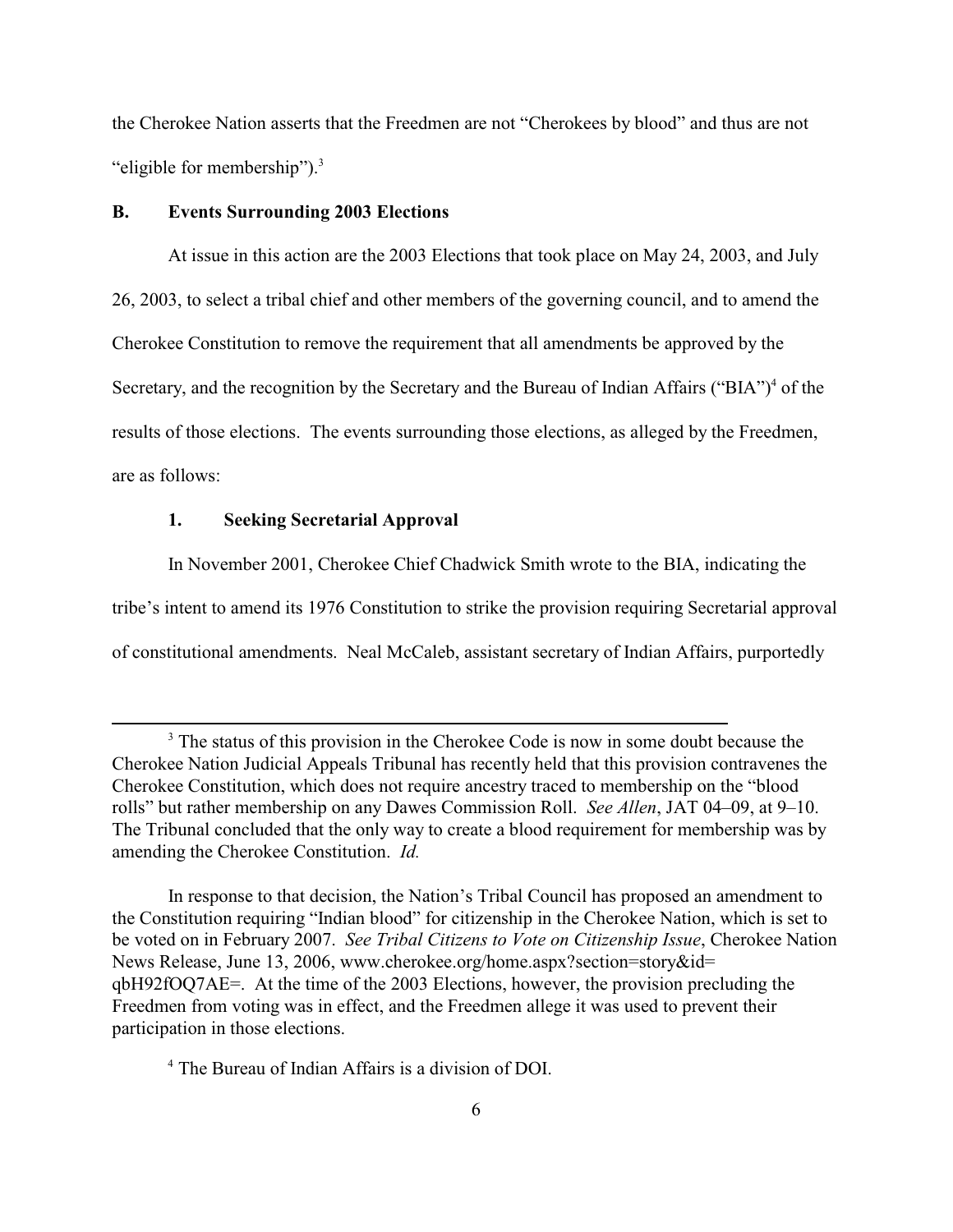responded, indicating that the BIA did not oppose removing the provision requiring approval of amendments, subject to certain conditions: (1) "[A]ll members of the Cherokee Nation, including the Freedmen descendants who are otherwise qualified, must be provided an equal opportunity to vote in the election;" (2) "[U]nder current law, no amendment of the Nation's Constitution can eliminate the Freedmen from membership in the Nation absent Congressional authorization;" and (3) "[N]otwithstanding any amendment of the Nation's Constitution, the Act of . . . 1970, until it is repealed or amended, will still require Secretarial approval of the procedures for the election of the leaders of the Cherokee Nation and the other of the Five Civilized Tribes." Compl., Ex 2 at 1–2 (Ltr. of Mar. 15, 2002).

By a letter dated April 23, 2002, however, McCaleb wrote to Chief Smith regarding the March 15 letter "purportedly signed by me." *Id.*, Ex. 3 at 1 (Ltr. of Apr. 23, 2002). McCaleb explained that, "I did not sign the March 15 letter and did not authorize the use of the autopen to engross my signature on the letter. The letter is of no validity or effect and should be disregarded." *Id.* The letter went on to say that the BIA had "no objection to the referendum as proposed" and that McCaleb was "prepared to approve the amendment deleting the requirement for Federal approval of future amendments." *Id.* at 2. Finally, the letter reiterated that the requirements of the Act of 1970 (requiring that election procedures be approved by the Secretary) was still in effect. No explanation was given for the contradictory correspondence.

### **2. Results of 2003 Elections**

On May 24, 2003, an election was held by the Cherokee Nation reelecting Chadwick Smith as the Principal Chief, as well as several other tribal officials. The voters also approved an amendment to the Cherokee Constitution which eliminated the provision requiring Secretarial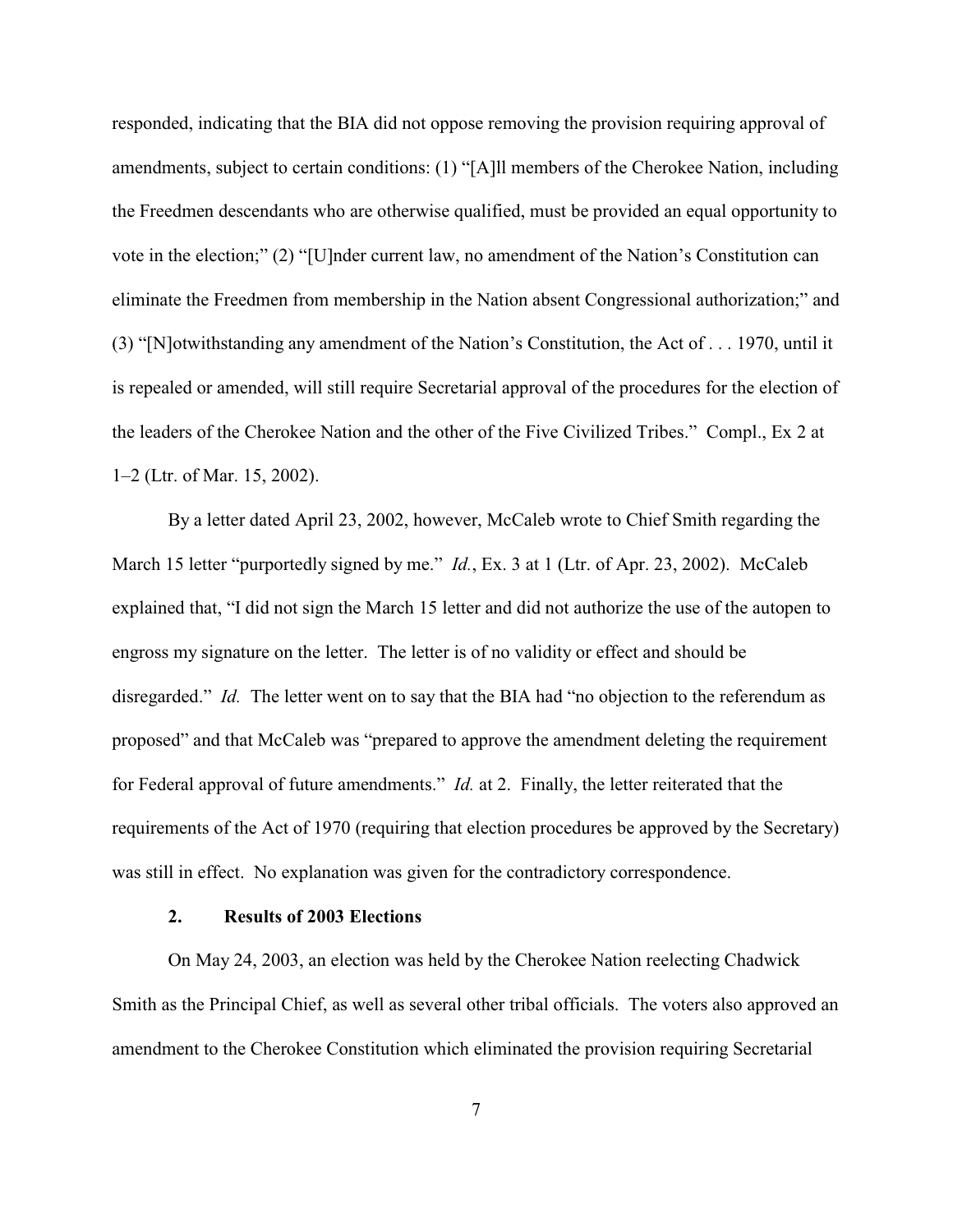approval for future amendments to the Constitution. Another election was held on July 26, 2003, which included a run-off for certain offices and further Amendments to the Cherokee Constitution.<sup>5</sup> The Freedmen allege that they were not permitted to participate in either of these elections.

Following the May election, the Freedmen complained to the Secretary that the Cherokee Nation was denying membership "as a matter of policy for Cherokees who can trace only to the Cherokee Freedmen Rolls," as opposed to the so-called "Blood Rolls" compiled by the Dawes Commission. *Id.*, Ex. 19 at 1 (Ltr. of June 10, 2003). The Freedmen further complained that they were not permitted to vote in the May 24, 2003 election, which the Freedmen contended rendered that election invalid under the Treaty of 1866 as well as federal law. *Ibid.* Accordingly, the Freedmen requested that the Secretary declare the election invalid and require a new election in which Freedmen would be permitted to vote.

 By correspondence dated July 11, 2003, the Secretary requested the Cherokee Nation to submit its election procedures as required under the Act of 1870 and to respond to the concerns of the Freedmen. Chief Smith replied to the Secretary: "For over a quarter of a century, the Department has never to our knowledge required nor suggested that [the] Cherokee Nation submit its internal election procedures for Departmental approval." *Id.*, Ex. 10 at 3 (Ltr. of July

 $\frac{1}{2}$ . There is no evidence in the record submitted to this court of the contents of the July 26, 2003 constitutional amendments. The Cherokee Nation asserts in its motion that none of the amendments adopted at either election "altered Cherokee Nation citizenship or voting rights." Intervenor's Mot. to Dismiss at 3 n.2. It should be noted, however, that the position of the Cherokee Nation is that its Constitution had always restricted citizenship to those who could prove descendancy from members with Indian blood. *See Allen*, JAT 04–09, at 12 (explaining that the Cherokee Nation contends that the Freedmen are not "Cherokees by blood" and thus "are not eligible for membership" under the constitution).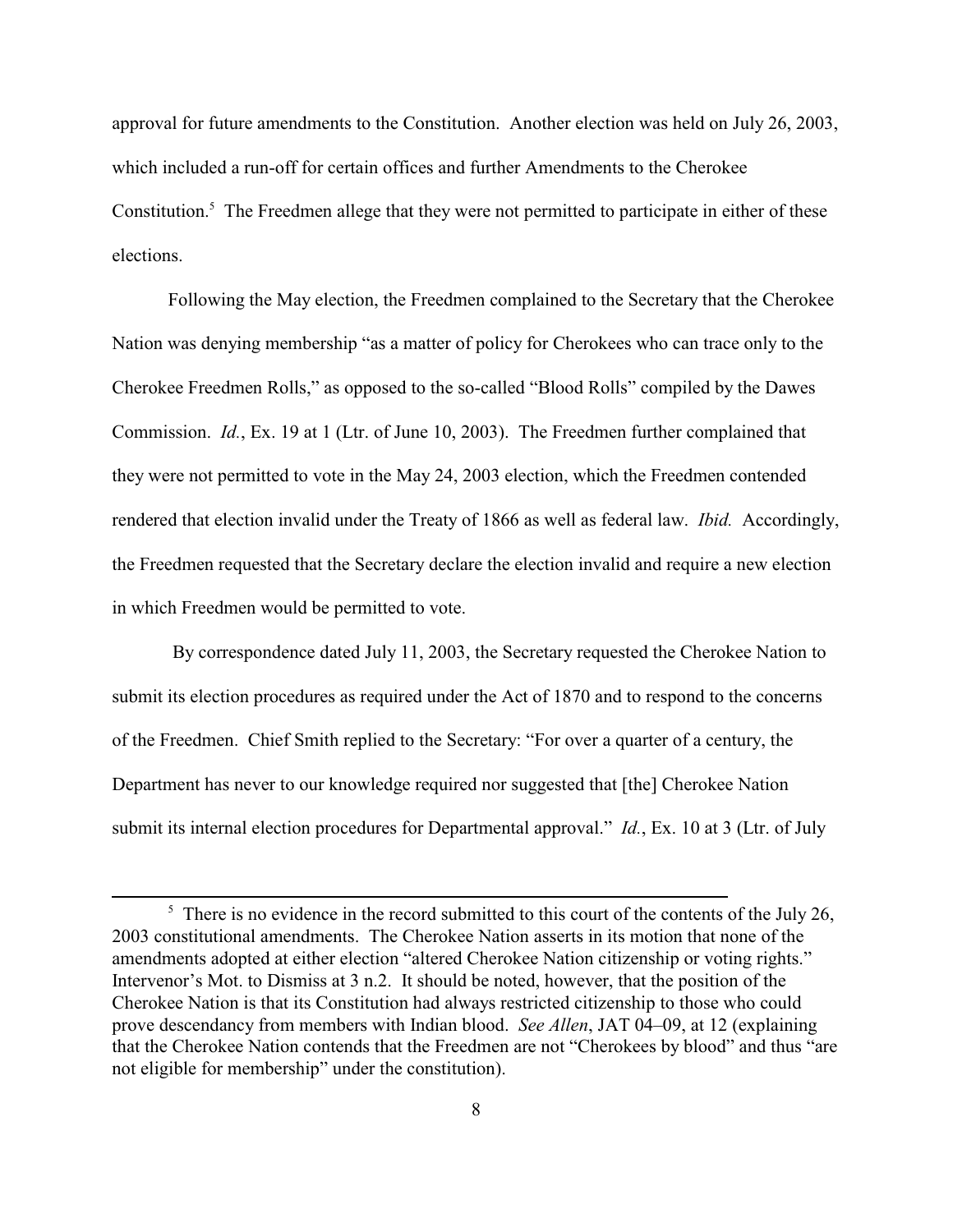14, 2003). Thereafter, the Cherokee Nation's counsel wrote to the Secretary to further explain that the proposed amendment to the 1976 Constitution would not alter the Nation's "existing constitutional citizenship requirements," which are based on enrollment in the "Dawes Commission Rolls." *Id.*, Ex. 14 at 1–2 (Ltr. of July 18, 2003). The letter emphasized that no provision of the 1976 Constitution, nor any aspect of the proposed amendments, addressed voter qualifications. *Id.* at 3. The letter explained that the proposed amendments "do not purport to disenfranchise any citizen in any manner whatsoever," and further asserted that the Freedmen's complaints were properly aired in the courts of the Cherokee Nation. *Id.*

By a letter dated July 21, 2003, the Freedmen complained to the Secretary again, contending that the Cherokee Nation's failure to submit its election procedures for Secretarial approval was a violation of the Treaty of 1866. *Id.*, Ex. 20 at 1 (Ltr. of July 21, 2003). The Freedmen contended it was a violation of the Secretary's "fiduciary duty" as trustee of the Cherokee Nation to permit elections which were premised on disenfranchisement. *Id.* at 2. Moreover, the Freedmen contended that the Secretary was acting contrary to its own policy regarding the Seminoles: The Secretary had refused to recognize Seminole leaders selected in an election in which the Seminole Freedmen were not permitted to vote. *See Seminole Nation of Okla. v. Norton,* 223 F. Supp. 122, 134 (D.D.C. 2002) (holding that the Secretary was "obliged" to refuse recognition of leaders in violation of treaties and the Seminole constitution).

Subsequently, by a letter dated July 25, 2003, the Secretary again wrote to the Nation, reiterating that the Act of 1970 required approval of election procedures and notifying the Nation that the Department was "aware of no evidence that the Secretary has approved the current

9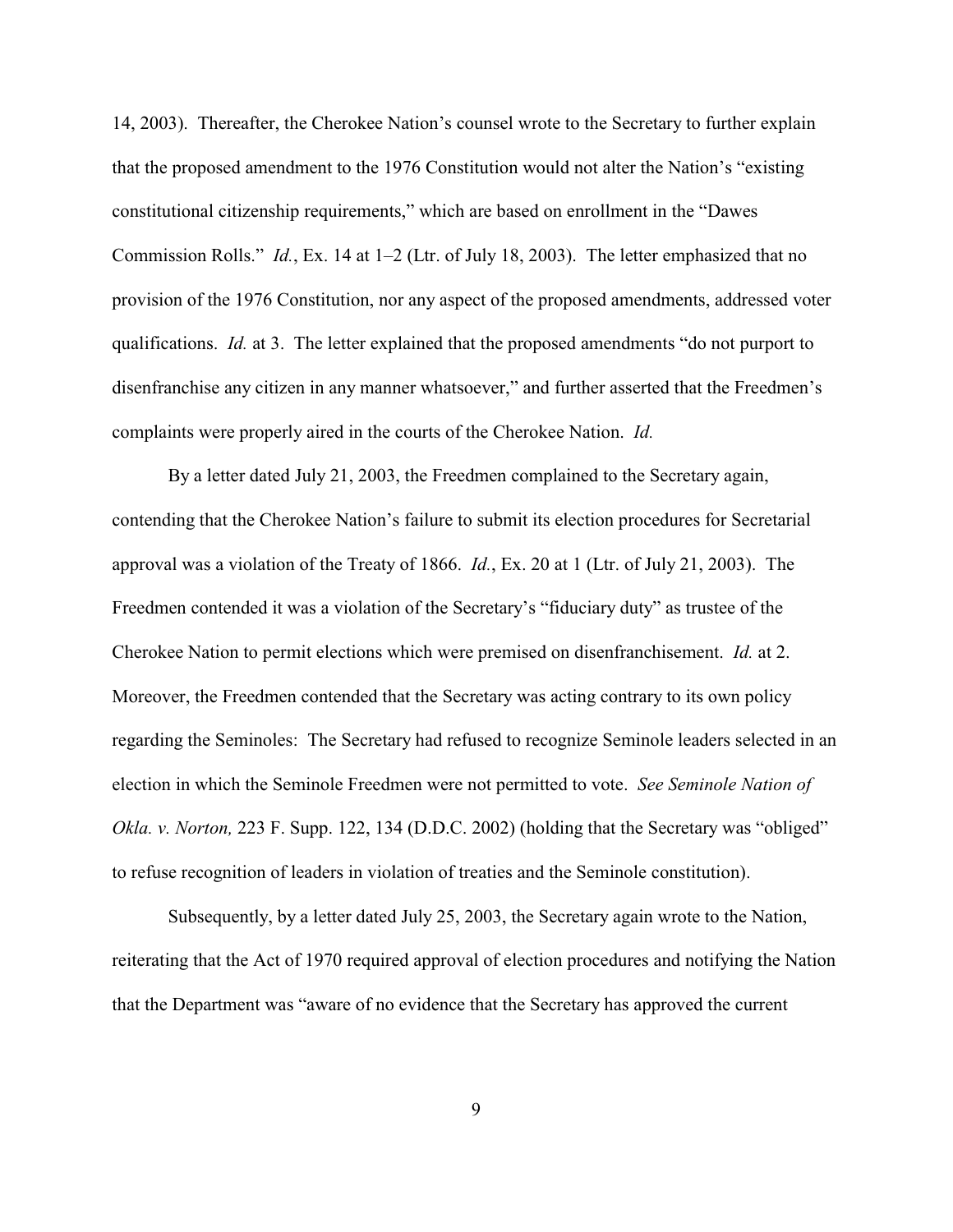procedures for the election of the Principal Chief." Compl., Ex. 16 at 1 (Ltr. of July 25, 2003). The Secretary also repeated the request that the Nation respond to the concerns of the Freedmen.<sup>6</sup>

### **3. Secretarial Recognition of Cherokee Leaders**

By a letter dated August 6, 2003, the Secretary notified the Cherokee Nation that the election of Chief Smith had been officially recognized and observed that it was "inappropriate and premature for the Department [of the Interior] to question the validity of the election of Tribal officials." *Id.*, Ex. 18 at 2 (Ltr. of Aug. 6, 2003). The Secretary explained that any dispute over Chief Smith's election should be resolved by tribal courts, pursuant to *Wheeler v. U.S. Dep't of Interior*, 811 F.2d 549 (10th Cir. 1987) (holding that intra-tribal disputes over election results should be resolved in the first instance by Cherokee tribal courts). The letter further explained that the Secretary was continuing to review the May 24, 2003, amendment to the Nation's constitution removing the requirement that amendments be approved by the Secretary, but had not yet approved it.

In June 2006, Cherokee Chief Smith notified the Secretary that the Nation was withdrawing its request for approval of the constitutional amendment passed on May 24, 2003, indicating that approval was a "moot issue" pursuant to a ruling of the Cherokee Nation Supreme Court, JAT 05-04. Compl., Ex. 21 at 1 (Ltr. of June 9, 2006).<sup>7</sup>

 $6$  On August 5, 2003, two members of the Cherokee Tribal Council sent a letter to the BIA to complain that the Freedmen were not permitted to vote in the election, whereas the Shawnee and Delaware members of the Cherokee Nation were permitted to vote. The council members (who are not plaintiffs in this action) requested that the Secretary recognize the holdover officials, appoint a trustee to represent the Freedmen, and refuse recognition of the election and the new amendment to the Nation's constitution.

 $7$  The ruling of the Cherokee Nation tribunal was not submitted to this court.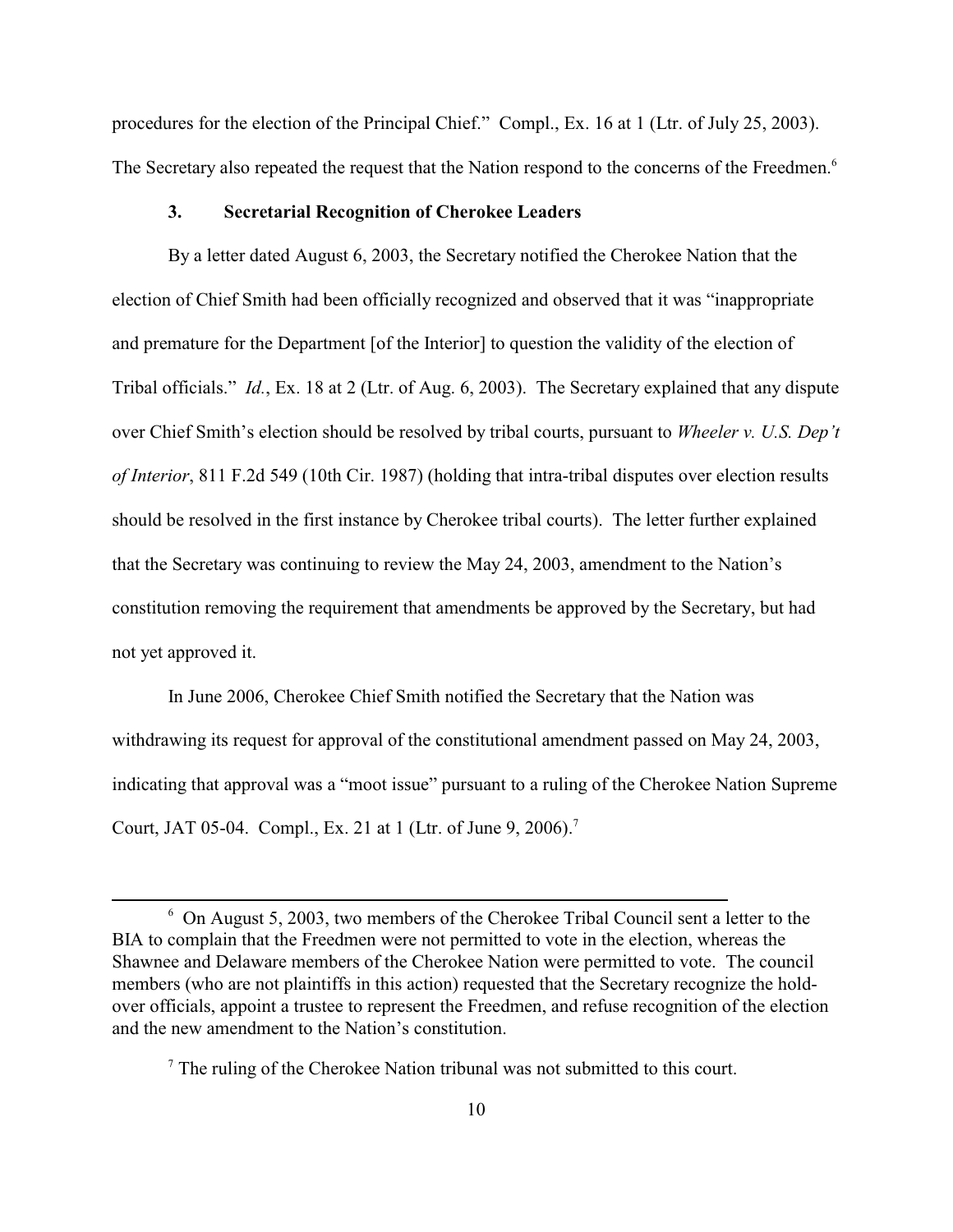# **C. Present Action**

In this suit, the Freedmen allege violations of their rights under the Thirteenth Amendment, the Fifteenth Amendment, the Cherokee Constitution, the Act of 1970, the Treaty of 1866 and the Indian Civil Rights Act of 1968, 25 U.S.C. §§ 1301 *et seq.* ("ICRA"). They seek review under the Administrative Procedures Act, 5 U.S.C. § 701 *et seq.,* contending that the Secretary has "breached [his] fiduciary duty to protect the voting rights of the Freedmen" by failing to require the Cherokee Nation to file its election procedures and by recognizing the new leaders, which would result in "millions of dollars of United States funds being dispersed to officials empowered by an unlawful election." Compl. ¶ 55. The Freedmen also seek a declaratory judgment that the 2003 Elections are invalid, and an order enjoining the Secretary and from recognizing the results of such elections until the Freedmen are permitted to participate.

### **II. ANALYSIS**

Before the court is the Cherokee Nation's motion to dismiss, $\delta$  as well as the Freedmen's motion for leave to file a second amended complaint, seeking to add the tribe and its individual officials. The Cherokee Nation contends the suit must be dismissed because the Nation is a necessary and indispensable party that cannot be joined because it is immune from suit in federal court, or, alternatively, that the suit should be dismissed for lack of final agency action. The Nation also contends that the motion to amend should be denied because the Freedmen have failed to exhaust their tribal remedies, and because they have failed to state a claim against the individual defendants. The parties' contentions will be considered in turn.

<sup>&</sup>lt;sup>8</sup> The Secretary has filed an answer to the complaint but has not filed a motion to dismiss. He indicates in a "response" to the Cherokee Nation's motion that he does not oppose the motion to dismiss.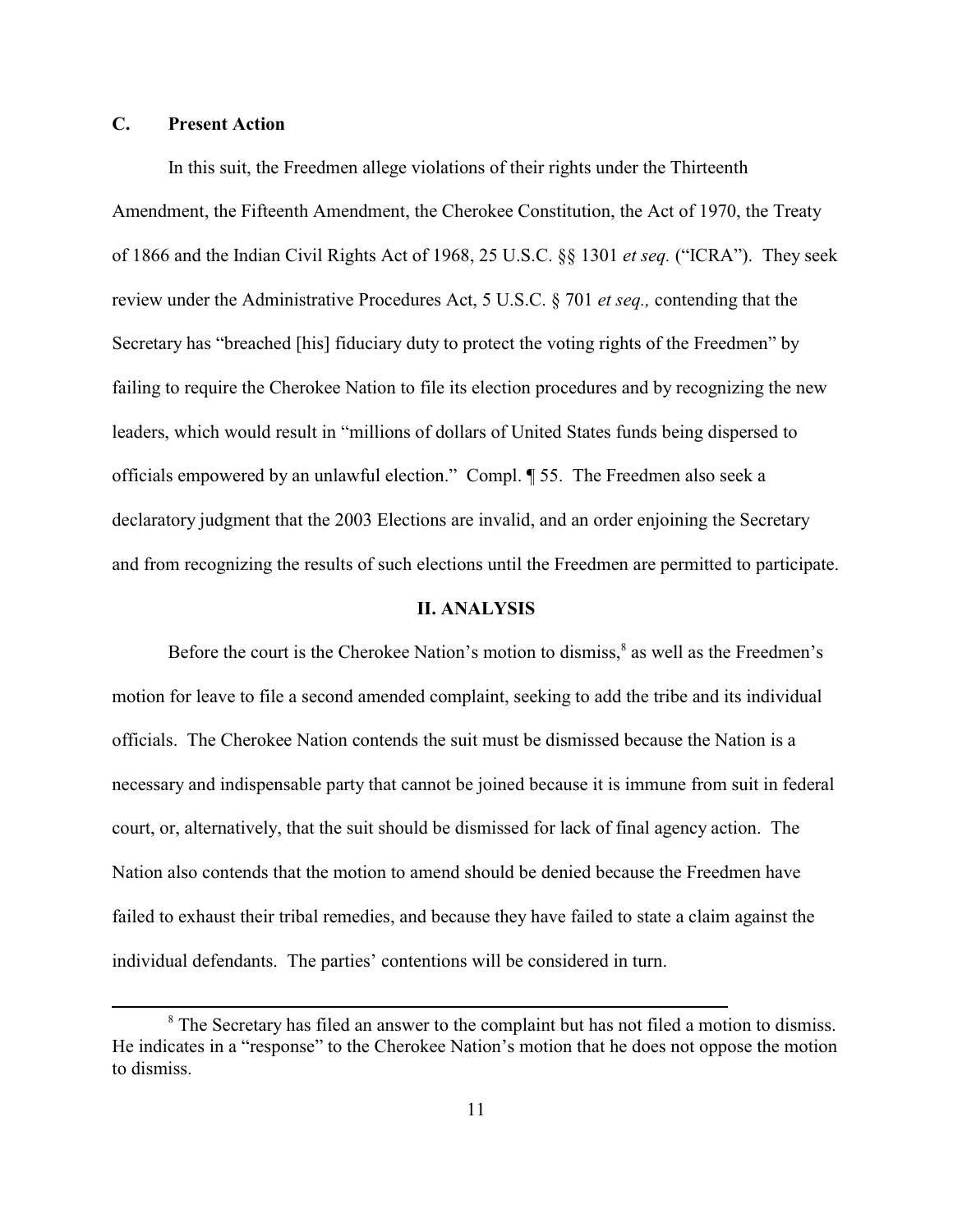### **A. Failure to Join a Necessary Party**

The Cherokee Nation contends that it is both a necessary and indispensable party to this action, but that it cannot be joined due to its sovereign immunity. Consequently, the Cherokee Nation argues, this action must be dismissed pursuant to Federal Rule of Civil Procedure 19. In assessing a motion to dismiss for failure to join an indispensable party, the court must perform a two-step analysis. *Davis v. United States*, 343 F.3d 1282, 1288 (10th Cir. 2003). First, the court must determine whether the absent party is "necessary" to the action. Fed. R. Civ. P. 19(a). A necessary party must be joined if feasible. *Id.* Second, if that party cannot be joined, then the court must determine whether the party is "indispensable" — that is, whether "whether in equity and good conscience" the action may nonetheless proceed without the necessary party, or whether the case should be dismissed for failure to join. Fed. R. Civ. P. 19(b); *Davis*, 343 F.3d at 1289.

### **1. Necessary Party**

A party is "necessary" to an action if:

(1) in the person's absence complete relief cannot be accorded among those already parties, or (2) the person claims an interest relating to the subject of the action and is so situated that the disposition of the action in the person's absence may (i) as a practical matter impair or impede the person's ability to protect that interest or (ii) leave any of the persons already parties subject to a substantial risk of incurring double, multiple, or otherwise inconsistent obligations by reason of the claimed interest.

Fed. R. Civ. P. 19(a).

 In these circumstances, the Cherokee Nation is a necessary party. The Nation has an interest in administering its sovereign electoral and constitutional affairs. *See Confederated Tribes of Chehalis Indian Reservation v. Lujan*, 928 F.2d 1496, 1498 (9th Cir. 1991) (concluding that "the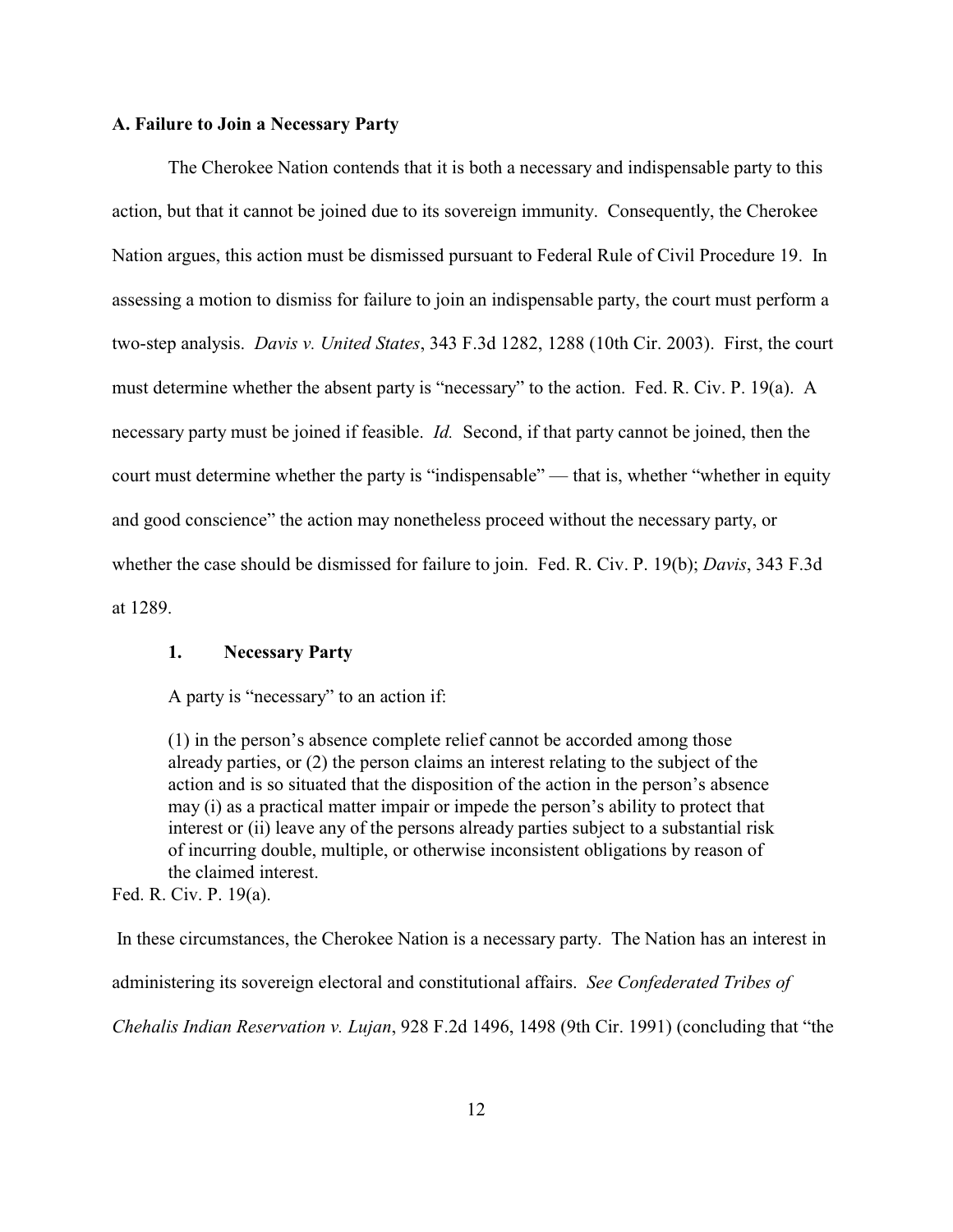Quinault Nation undoubtedly has a legal interest in the litigation. Plaintiffs seek a complete rejection of the Quinault Nation's current status as the exclusive governing authority of the reservation").

The Freedmen's contention that the relief they seek will not significantly affect the governmental affairs of the Cherokee Nation because Chadwick Smith was the chief prior to the 2003 Elections cannot be sustained. There were several other candidates elected in the 2003 Elections, and there is no evidence indicating how they would be effected by rescinding the election. More importantly, the sovereign interests of a tribe clearly are affected when the validity of a tribe's elections are questioned. Thus, the Cherokee Nation is a necessary party that must be joined if feasible. Fed. R. Civ. P. 19(a).

## **2. Feasibility of Joinder**

 Having determined that the Cherokee Nation is a necessary party, the court next addresses whether joinder is feasible. Relying on the sovereign immunity doctrine, the Cherokee Nation asserts that joinder is not feasible because it is immune from suit in federal court.

Under the doctrine of sovereign immunity, American Indian tribes are protected from suit unless Congress has abrogated that immunity or the tribe has voluntarily waived it. *See Kiowa Tribe of Okla. v. Mfg. Techs., Inc.,* 523 U.S. 751, 756 (1998); *Santa Clara Pueblo v. Martinez*, 436 U.S. 49, 58 (1978). Abrogation of a tribe's immunity will only be found where Congress has "unequivocally" indicated its intent to do so. *C&L Enters. v. Citizen Band Potawatomi Indian Tribe of Okla.*, 532 U.S. 411, 418 (2001). When properly asserted, sovereign immunity is jurisdictional and deprives the court of the power to decide the matter. *Fletcher v. United States*, 116 F.3d 1315, 1326 (10th Cir. 1997).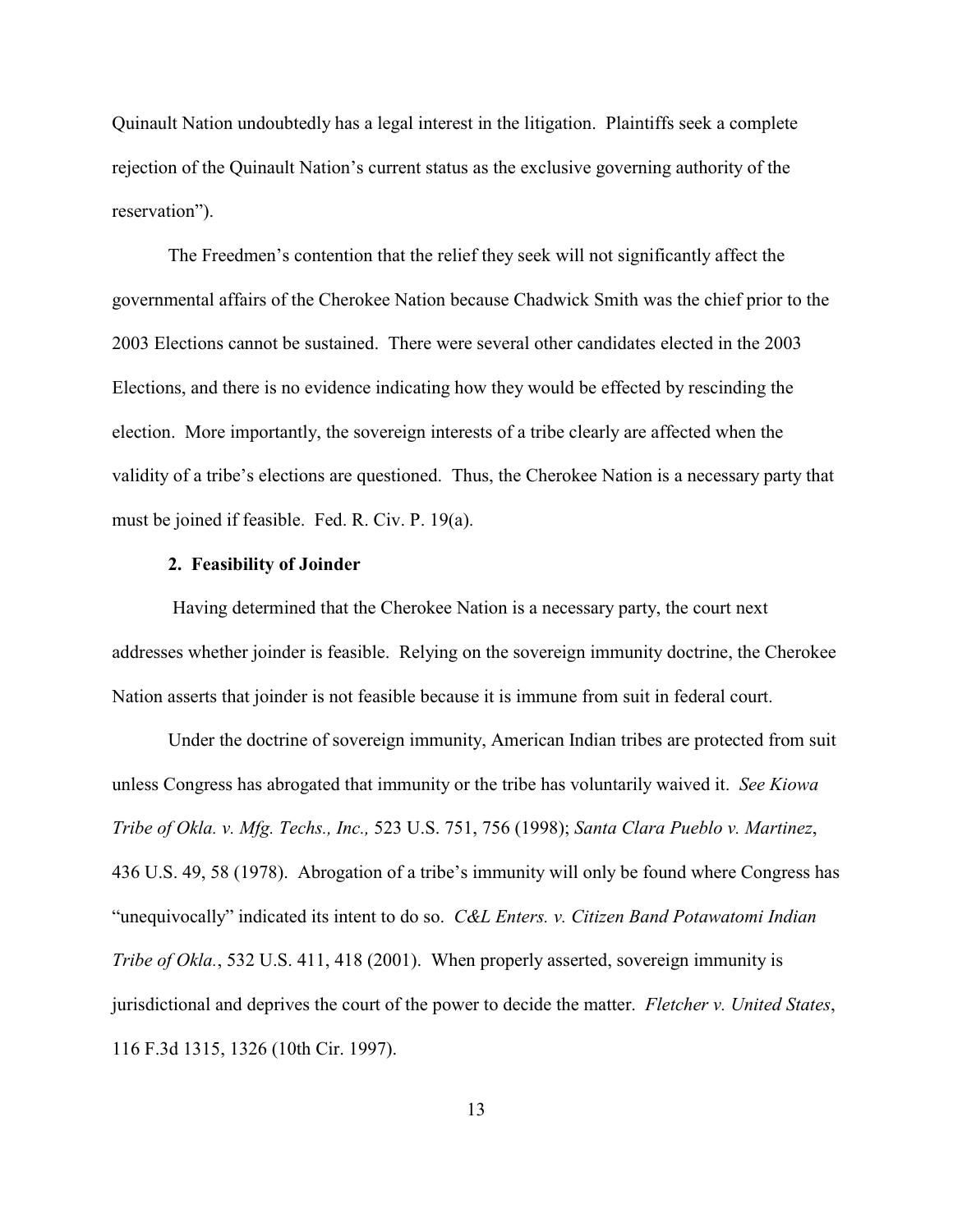The Freedmen assert that the Thirteenth Amendment's prohibition of "badges and incidents of slavery," along with the Treaty of 1866, abrogates the tribe's immunity. Pls.' Opp'n to Intervenor's Mot. to Dismiss, at 16. As explained below, the court agrees.

Although American Indian nations retain some of the sovereignty they enjoyed prior to the founding of the United States, that sovereignty is "subject to the superior and plenary control of Congress." *Santa Clara Pueblo*, 436 U.S. at 58. The tribes' "incorporation within the territory of the United States, and their acceptance of its protection, necessarily divested them of some aspects of the sovereignty which they had previously exercised. By specific treaty provision they yielded up other sovereign powers; by statute, in the exercise of its plenary control, Congress has removed still others." *United States v. Wheeler,* 435 U.S. 313, 323 (1978); *see also United States v. Kagama*, 118 U.S. 375, 381 (1886) (recognizing that Indian nations are "regarded as having a semi-independent position . . . not as States, not as nations, not as possessed of the full attributes of sovereignty"). Accordingly, Congress has "plenary" authority to abrogate tribal immunity.

One of the federal laws that operates to abrogate the Cherokee Nation's immunity is the Thirteenth Amendment. Section 1 of the Thirteenth Amendment provides that "[n]either slavery nor involuntary servitude . . . shall exist within the United States, or any place subject to their jurisdiction." Section 2 further provides that "Congress shall have power to enforce this article by appropriate legislation." The Thirteenth Amendment "is not a mere prohibition of state laws establishing or upholding slavery, but an absolute declaration that slavery or involuntary servitude shall not exist in any part of the United States." *Civil Rights Cases*, 109 U.S. 3, 20 (1883). As such, the Thirteenth Amendment's eradication of slavery and "badges and incidents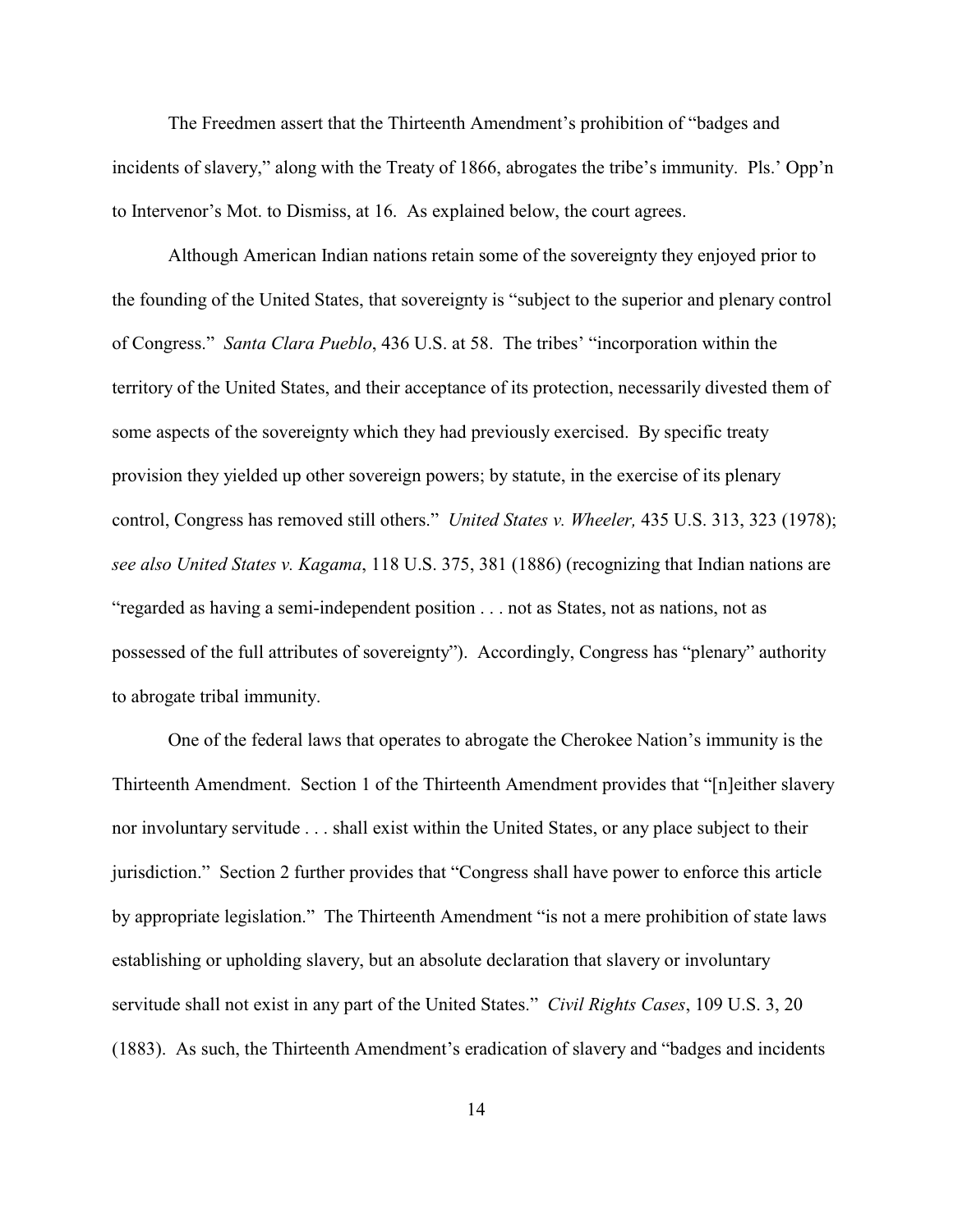of slavery" has been held to reach non-state actors and private individuals. *Jones v. Alfred H. Mayer Co.*, 392 U.S. 409, 438–39 (1968) (holding that Congress could ban discrimination by individuals in real estate sales under the Thirteenth Amendment); *Runyon v. McCrary*, 427 U.S. 160, 175 (1976) (holding that Congress could ban discrimination in private contracting pursuant to the Thirteenth Amendment). And there is no dispute that the broad sweep of the Thirteenth Amendment applies to Indian tribes as well. *United States v. Choctaw Nation*, 193 U.S. 115, 124 (1904) (recognizing that the Emancipation Proclamation and Thirteenth Amendment freed the slaves of tribal nations); *In re Sah Quah*, 31 F. 327, 330 (D. Alaska 1886) (ordering release of Indian held in slavery by another Indian based on the Thirteenth Amendment).<sup>9</sup> As the leading scholar on Indian law has observed, the "principle sought to be attained by the [Thirteenth Amendment] makes any other interpretation inconceivable." Cohen, at 918.

The Thirteenth Amendment was purposefully constructed to authorize Congress "to legislate not merely against slavery itself, but against all the badges and relics of a slave system." Akhil Reed Amar, *America's Constitution* 362 (2006) (internal quotation marks omitted). The Thirteenth Amendment was ratified on December 18, 1865. *Jones,* 392 U.S. at 431. Less than a month later, on January 5, 1866, Congress introduced its first major enforcement legislation under Section  $2$  — the Civil Rights Act of 1866 — which it then passed (over a presidential veto) on April 9, 1866. *Id.* at 435. The Civil Rights Act of 1866 sought to guarantee the rights

<sup>&</sup>lt;sup>9</sup> Although American Indian nations are generally not constrained by most of the limitations of the U.S. Constitution, which only apply to federal or state governments, *see Talton v. Mayes*, 163 U.S. 376, 382 (1896); Felix S. Cohen, *Handbook of Federal Indian Law* 916 (2005 ed.) (hereinafter Cohen) ("Indian tribes are not states of the Union within the meaning of the Constitution, and the constitutional limitations on states thus do not apply to tribes."), the Thirteenth Amendment applies to private actors as well, including Indian tribes.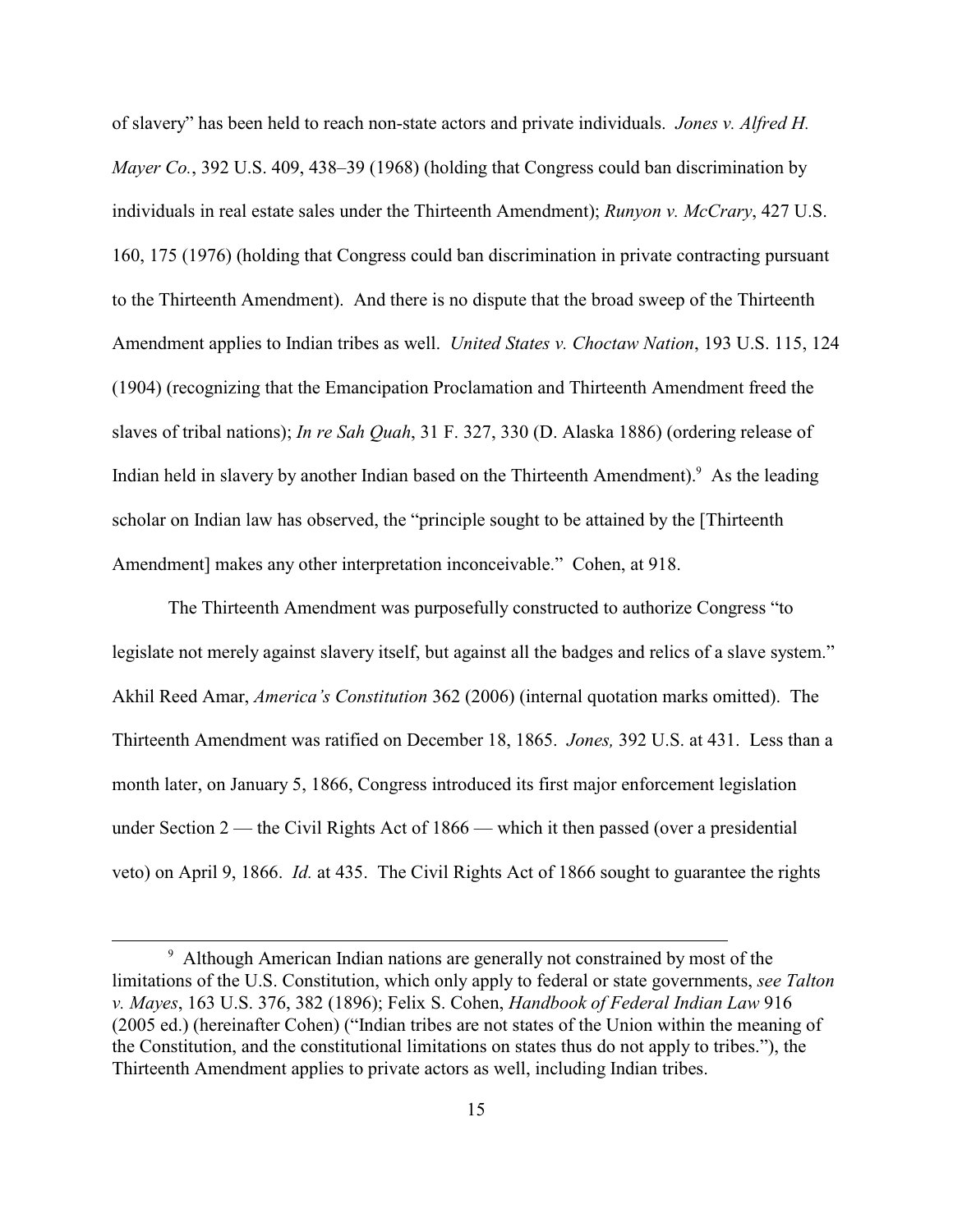of the newly emancipated to "acquire property, the right to go and come at pleasure, the right to enforce rights in the courts, to make contracts, and to inherit and dispose of property." *Id.* at 432 (internal quotation marks omitted). At the time it was debated, Congress "had before it an imposing body of evidence pointing to the mistreatment of Negroes by private individuals and unofficial groups." *Id.* at 437 (citations and internal quotation marks omitted). As the Supreme

Court observed, by enacting

the Civil Rights Bill of 1866, passed in view of the Thirteenth Amendment, before the Fourteenth was adopted, [Congress] undertook to wipe out these burdens and disabilities, the necessary incidents of slavery, constituting its substance and visible form; and to secure to all citizens of every race and color, and without regard to previous servitude, those fundamental rights which are the essence of civil freedom, namely, the same right to make and enforce contracts, to sue, be parties, give evidence, and to inherit, purchase, lease, sell and convey propertty, as is enjoyed by white citizens.

## *Civil Rights Cases*, 109 U.S. 3, 22 (1883).

The Supreme Court concluded from these circumstances surrounding the enactment of the Civil Rights Act of 1866 that it was intended to enforce the Thirteenth Amendment against all under the jurisdiction of the United States, including private parties. *Jones*, 392 U.S. at 439. Furthermore, the Court concluded that private discrimination in real estate sales could be prohibited under 42 U.S.C. § 1982 (the modern-day codification of the Civil Rights Act of 1866) because the inability to buy and sell property was a "badge incident to slavery." *Id.* To support its determination of Congress's broad reach under the Thirteenth Amendment, the *Jones* Court observed that the "Congress which assembled in the Nation's capital in December 1865" was of the view that the legislation it was debating would reach *all* discriminatory conduct, not just that by government actors. *Id.* at 428.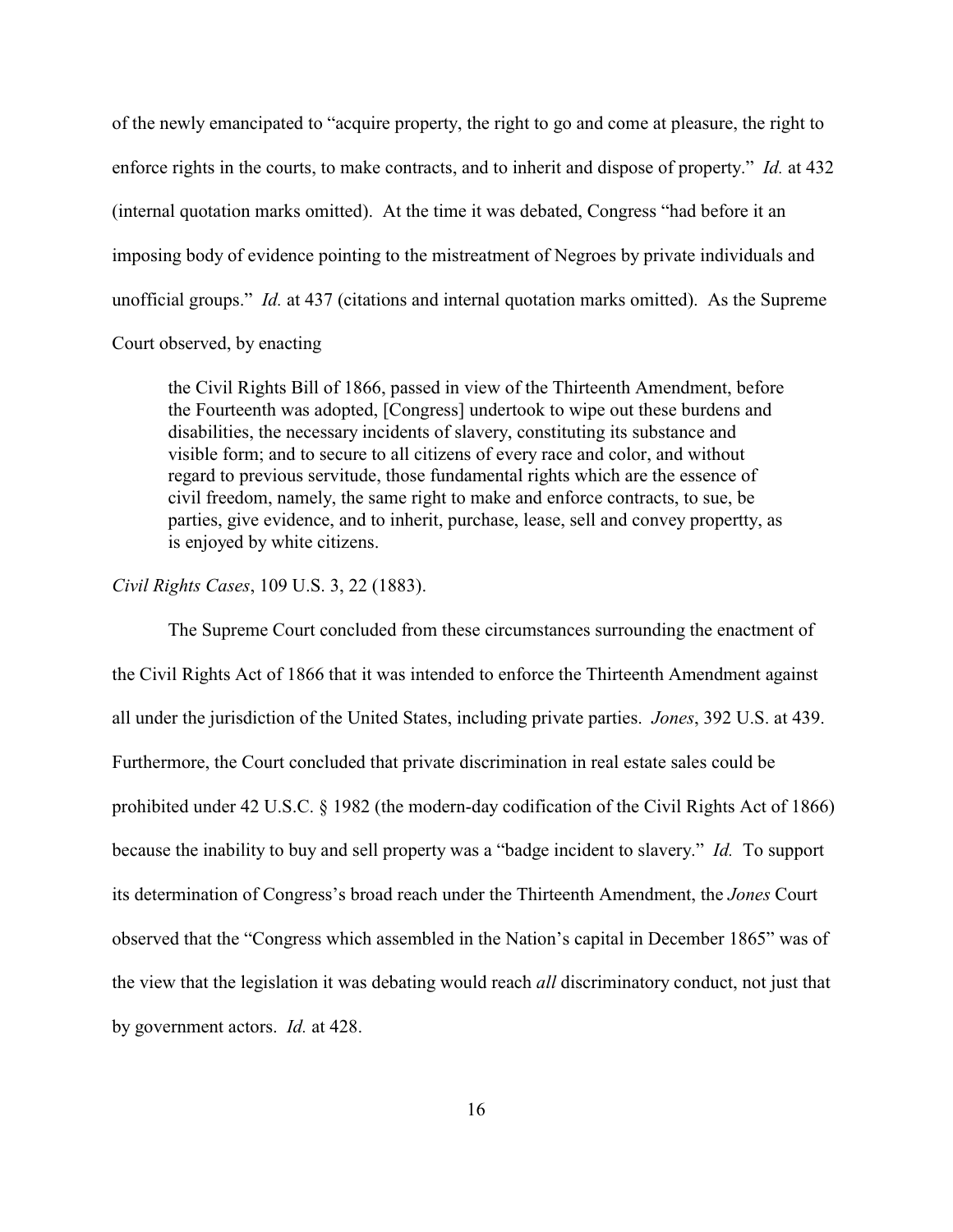It was this same Congress that, in July 1866, ratified the Treaty of 1866 which granted the Freedmen "all the rights of native Cherokees," art. IX, guaranteed the Freedmen that laws "shall be uniform throughout said nation," art. VI, and provided that "[n]o law shall be enacted inconsistent with the Constitution of the United States, or laws of Congress, or existing treaty stipulations with the United States," art. XII. The Treaty of 1866 not only incorporated the principles of the Thirteenth Amendment and the Civil Rights Act of 1866 , but it made such principles a *condition* of the Cherokee Nation's existence within the United States.

Congress's unequivocal intent to limit the Nation's sovereignty as a condition of recognition by the United States becomes all the more clear when considered in the context of history. During the Civil War, the Cherokee Nation had signed a treaty of alliance with the Confederacy which it only repudiated when its chief was captured by Union forces. Circe Sturm, *Blood Politics, Racial Classification and Cherokee National Identity: The Trials and Tribulations of the Cherokee Freedmen*, in *Confounding the Color Line: The Indian-Black Experience in North America* 223, 225–26 (James F. Brooks ed., 2002). At the time of the war, the Cherokees held a greater number of slaves than any other tribe in Indian Territory, and the majority of Cherokees were sympathetic to the Confederacy. *Id.* At the end of the war, however, when the Union forces were triumphant, "the Cherokee country was virtually conquered territory, and the Cherokee Nation at the mercy of the United States." *See Whitmore, Trustee for the Cherokee Freedmen v. Cherokee Nation*, 30 Ct. Cl. 138, 150 (Ct. Cl 1895). The Cherokee Nation was regarded as having "forfeited" its previous treaty rights in relation to the United States "for its espousal of the cause of the Confederacy," but the United States was "willing to renew relations with them, stipulating, among other things, that the institution of slavery, which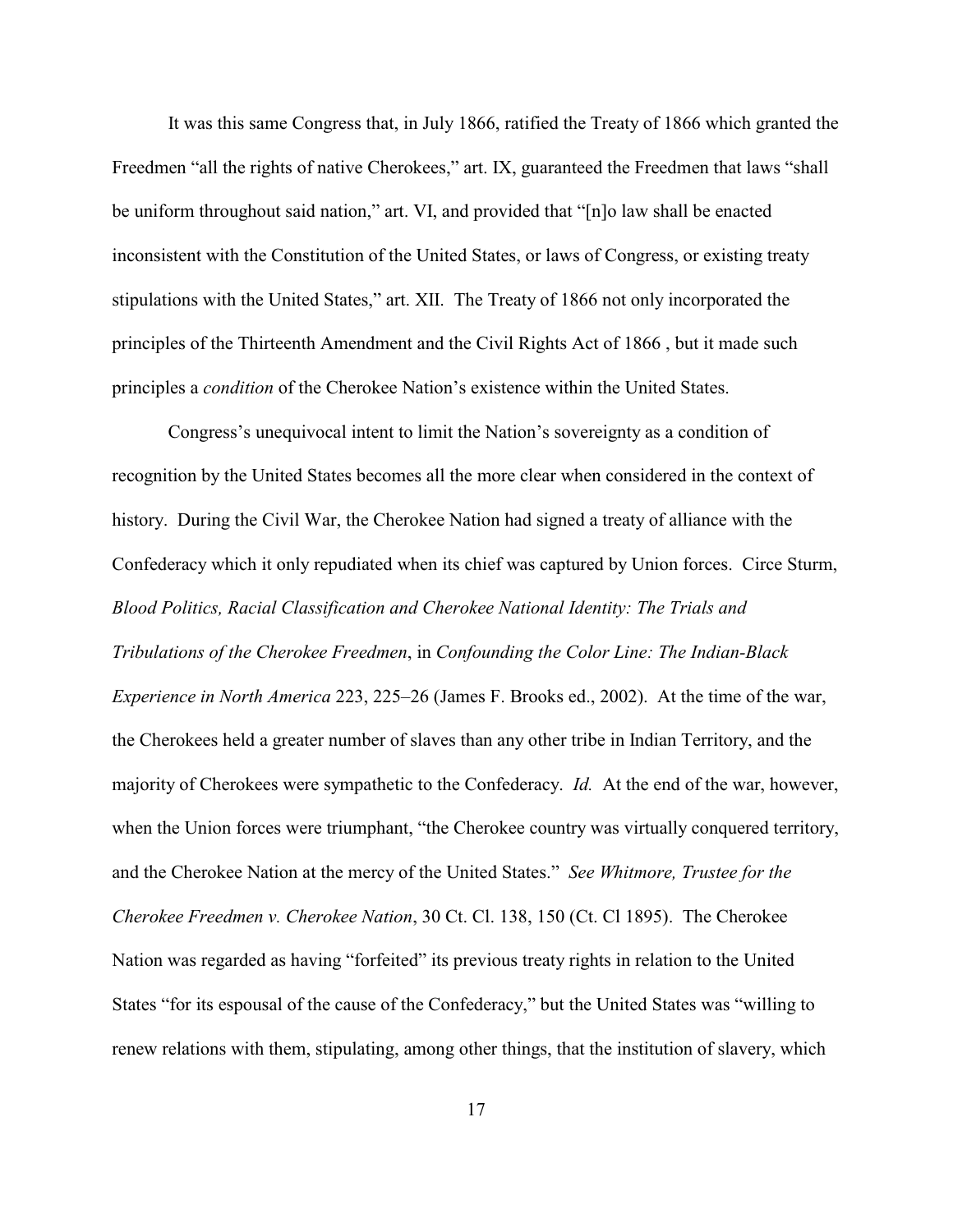has existed among several of the tribes, must be forthwith abolished, and measures taken for the unconditional emancipation of all persons held in bondage, and for their incorporation into the tribes on an equal footing with the original members, or suitably provided for." *United States ex rel. Lowe v. Fisher*, 223 U.S. 95, 98 (1912) (internal quotation marks omitted); *see also Whitmire*, 30 Ct. Cl. at 150 (relating that United States "insisted" upon certain limitations to the sovereignty of the Cherokee Nation as "a condition to peace and the continued existence of the nation as a government"). Similar treaties were signed with all of the Five Civilized Tribes in 1866. *Seminole Nation v. United States*, 90 Ct. Cl. 151, 152 (Ct. Cl. 1940) (recounting how federal government officials informed tribal leaders of one of the conditions of their semiindependent status within the United States: "Slavery to be abolished, and measures to be taken to incorporate the slaves into the tribes, with their rights guaranteed.").<sup>10</sup> As one federal court later observed, "[a]n examination of the treaties made immediately after the close of the Civil War with the tribes who had entered into treaties with the Confederacy, unmistakably discloses that the predominant purpose and intent of the Government as to preexisting slavery was to protect and care for the freedmen." *Seminole Nation v. United States*, 78 Ct. Cl. 455, 466 (Ct. Cl. 1933) (holding that Seminole Freedmen were entitled to full membership in the tribe based on the Treaty with the Seminole of 1866); Cohen, at 918 (citing Treaties of 1866 with Five Civilized Tribes as "contemporaneous evidence" that the Thirteenth Amendment applied to Indian tribes). The Cherokee Nation remained intransigent, however, with respect to fulfilling its obligations to its Freedmen citizens, so Congress passed an act requiring the Cherokee Nation to

<sup>&</sup>lt;sup>10</sup> See Treaty with the Seminoles, 14 Stat. 755 (1866); Treaty with the Choctaws  $\&$ Chickasaws, 14 Stat. 769 (1866); Treaty with the Creeks, 14 Stat. 785 (1866).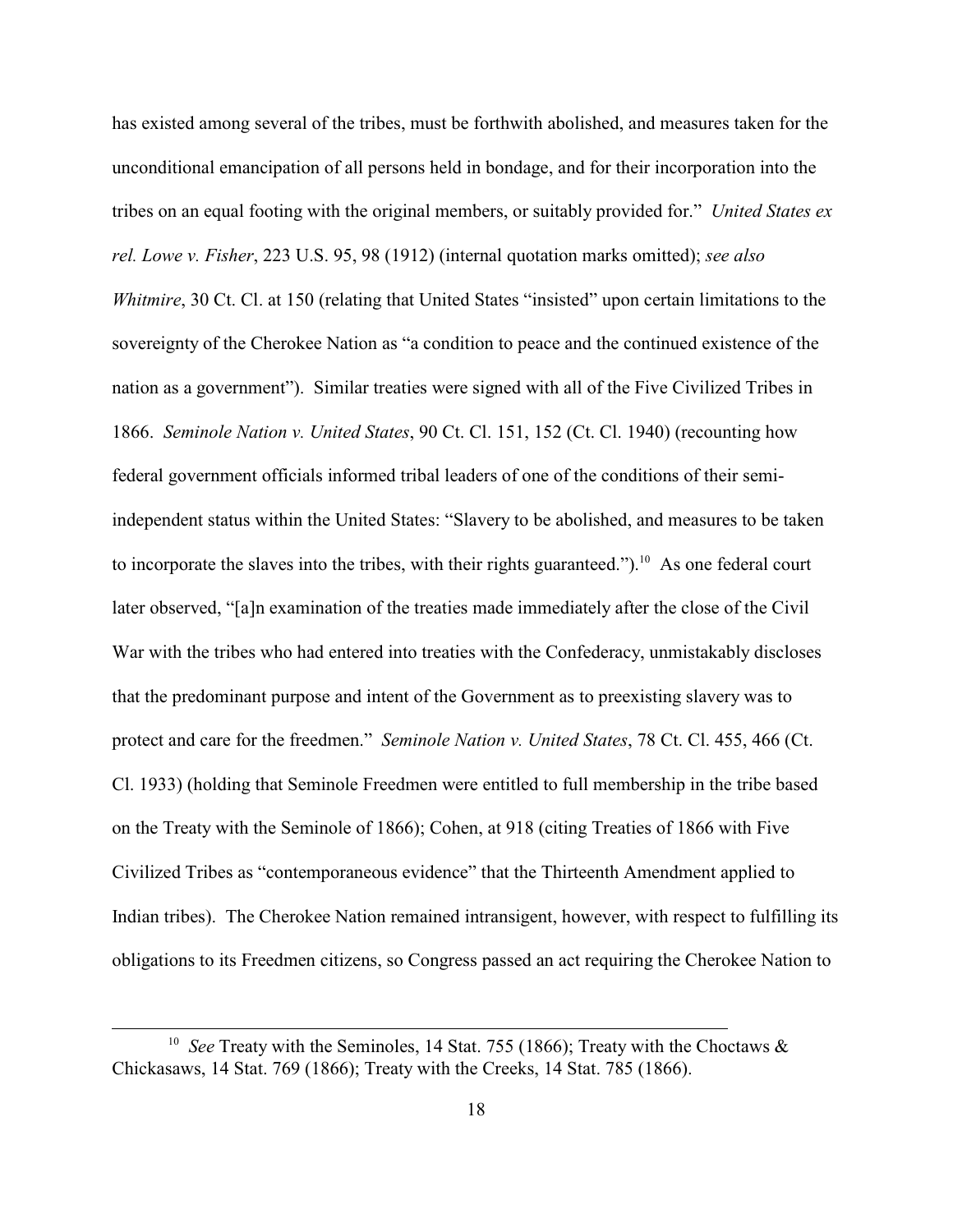share its assets with the Freedmen and other tribal members. *See* An Act to secure to the Cherokee freedmen and others their proportion of certain proceeds of lands, October 19, 1888, 25 Stat. 608.

By repeatedly imposing such limitations on the sovereignty of the Cherokee Nation in order to protect the Freedmen, Congress has unequivocally indicated its intent to abrogate the tribe's immunity with regard to racial oppression prohibited by the Thirteenth Amendment. Although the right to vote is not explicitly mentioned by the Thirteenth Amendment, there can be no doubt that the right to vote is fundamental and cannot be denied on account of race. *Wesberry v. Sanders*, 376 U.S. 1, 17 (1964) ("Other rights, even the most basic, are illusory if the right to vote is undermined."). And there is no denying that the right to vote was repeatedly denied to former slaves and their descendants in the decades following emancipation, through the use of poll taxes, literacy tests, and outright intimidation. *South Carolina v. Katzenbach*, 383 U.S. 301, 311 & n.9 (1966) (describing tactics employed in the post-Reconstruction era to "take from (the 'ignorant blacks') every ballot that we can," including literacy tests, grandfather clauses for poor whites, property qualifications, and character tests (quoting Senator Ben Tillman (S.C.))). Thus, the denial of the right to vote based on one's race is nothing if not a "badge and incident of slavery." *See* Lydia Edwards, Comment, *Protecting Black Tribal Members: Is the Thirteenth Amendment the Linchpin to Securing Equal Rights Within Indian Country?*, 8 Berkeley J.

Afr.-Am. L. & Pol'y 122, 146 ("Although voting is not a right under the Thirteenth Amendment, it is a civil right that cannot be denied on account of race. Because denial of civil rights that are enjoyed by other citizens on account of race is a badge and incident of slavery, it follows that denial of the right to vote in this case is also a badge and incident of slavery.").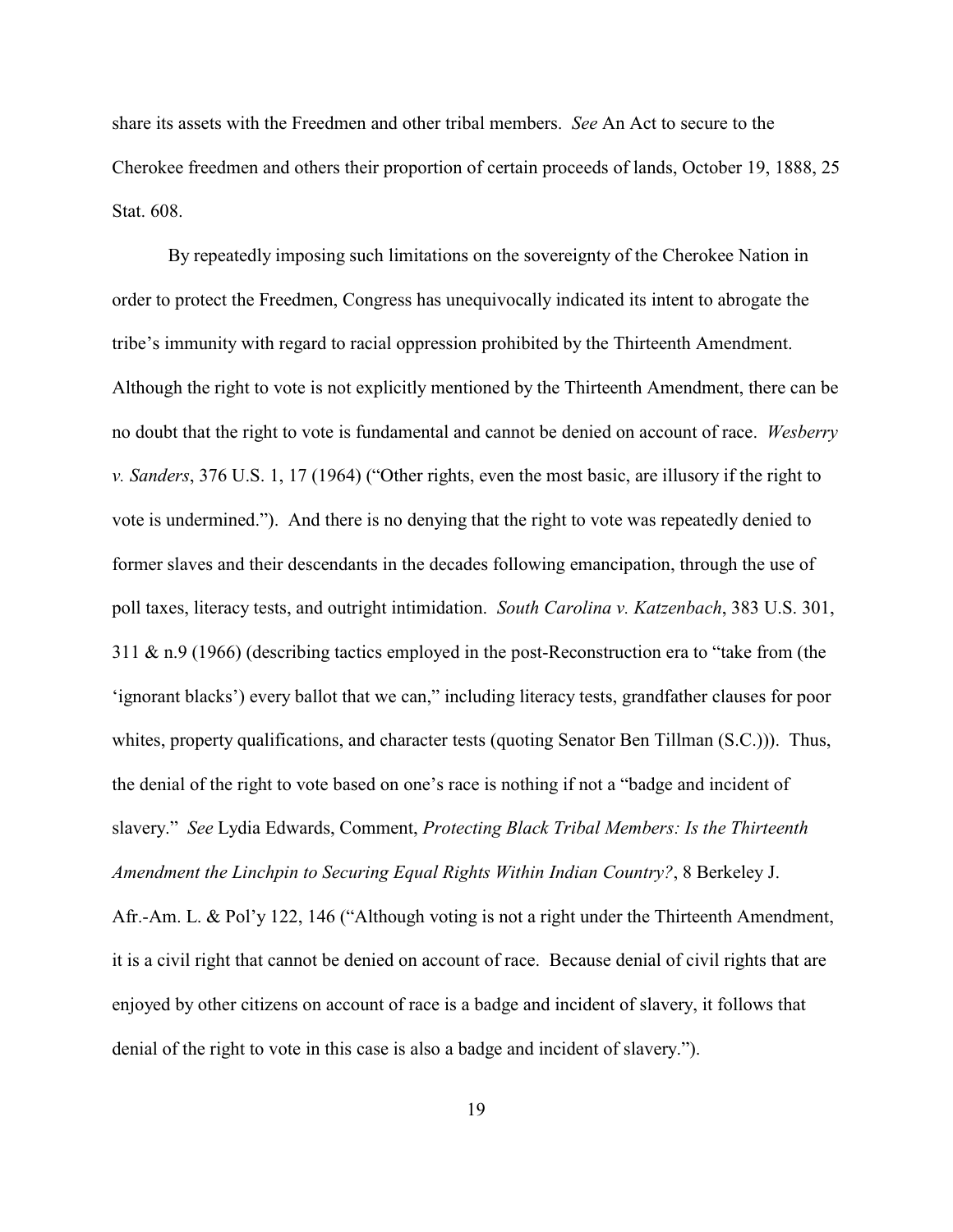That the Freedmen are not protected by the Fourteenth or Fifteenth Amendment, under which voting rights are usually enforced, further emphasizes that they must be protected by the Thirteenth Amendment and the Treaty of 1866. To conclude otherwise would be to deny effect to the Thirteenth Amendment as well as Congress's repeated enactments to protect the Freedmen's rights to full membership in the Cherokee Nation, which includes the fundamental right to vote. Thus, the court concludes that the Cherokee Nation is not protected by sovereign immunity from the Freedmen's claims arising under the Thirteenth Amendment and the Treaty of 1866. Consequently, for the claims raised here, sovereign immunity is no bar to joining the Nation in this action.

The court recognizes that there are numerous decisions dismissing suits against Indian tribes on the grounds that the tribe could not be joined due to sovereign immunity. *See, e.g., Wichita and Affiliated Tribes of Okla. v. Hodel*, 788 F.2d 765, 777–78 (D.C. Cir. 1986) (affirming dismissal for failure to join indispensable third-party tribes who were immune from suit). Indeed, several courts have rejected claims similar to those advanced by the Freedmen here on the grounds of sovereign immunity. *See, e.g., Davis*, 343 F.3d at 1294 (affirming dismissal of suit by Freedmen of the Secretary where Seminole Nation could not be joined due to sovereign immunity); *Nero v. Cherokee Nation of Oklahoma*, 892 F.2d 1457, 1461 (10th Cir. 1989) (holding that Treaty of 1866 did not constitute a waiver by the Cherokee Nation of its sovereign immunity in suit by Freedmen to ensure their voting rights). What these courts apparently failed to consider, however, is that Congress clearly indicated its intent to abrogate the Cherokee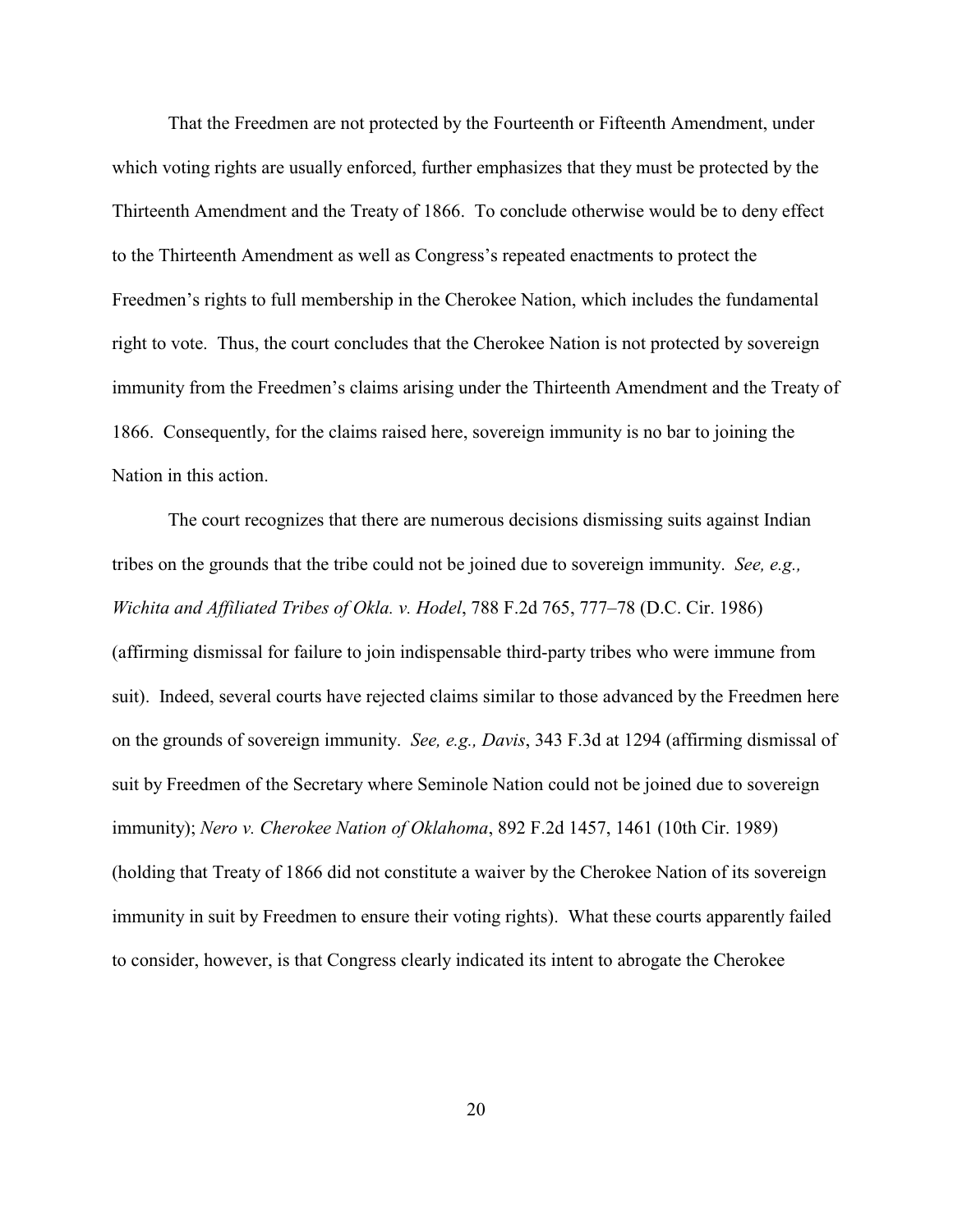Nation's immunity with respect to violations of the Thirteenth Amendment as evidenced by the Treaty of  $1866$ <sup>11</sup>

### **B. Final Agency Action**

Alternatively, the Cherokee Nation contends that this action must be dismissed because the Secretary has not yet taken a final agency action. Under the APA, a federal court's authority to review an agency's conduct is limited to cases challenging a "final agency action." 5 U.S.C. § 704. To be final, an action need not be "the last administrative [action] contemplated by the statutory scheme." *Envtl. Def. Fund, Inc. v. Ruckelshaus*, 439 F.2d 584, 589 n.8 (D.C. Cir. 1971). Rather, an agency action is final where "rights or obligations have been determined," or

Nor does the court agree with the Freedmen's assertion that the Cherokee Nation waived its immunity by intervening in this action, as the Cherokee Nation sought, and was granted, leave for limited intervention for the purpose of moving to dismiss which does not constitute a waiver of immunity. *See Lac Du Flambeau Band of Lake Superior Chippewa Indians v. Norton*, 327 F. Supp. 2d 995, 1000 (W.D. Wis. 2004) (observing that a sovereign entity "may intervene for a limited purpose such as moving to dismiss the lawsuit for failure to join an indispensable party without waiving their sovereign immunity"); *Wichita and Affiliated Tribes of Okla. v. Hodel*, 788 F.2d 765, 773–74 (D.C. Cir. 1986) (recognizing that a tribe asserted tribal immunity and thus did not "voluntarily" become a party to a cross-claim).

Finally, the court need not reach the Freedmen's argument that the Treaty of 1866 constitutes a waiver by the tribe of its own immunity, as the court has already determined that the Thirteenth Amendment and the Treaty were evidence of Congress's intent to abrogate the tribe's immunity.

 $11$  The court is not persuaded by the Freedmen's contentions that the Nation's immunity was abrogated by ICRA and the Curtis Act, 30 Stat. 495 (1898). Under ICRA, Congress only abrogated the immunity of American Indian nations to the extent of authorizing habeas corpus claims against tribal authorities. *Santa Clara Pueblo*, 436 U.S. at 59 (concluding that ICRA did not authorize tribe member to sue her tribe in federal court for alleged violations of her civil rights). The Curtis Act was repealed by the Oklahoma Indian Welfare Act of 1936, 25 U.S.C. § 461. *See Muscogee (Creek) Nation v. Hodel*, 851 F.2d 1439, 1446 (D.C. Cir. 1988); Cohen, at 303.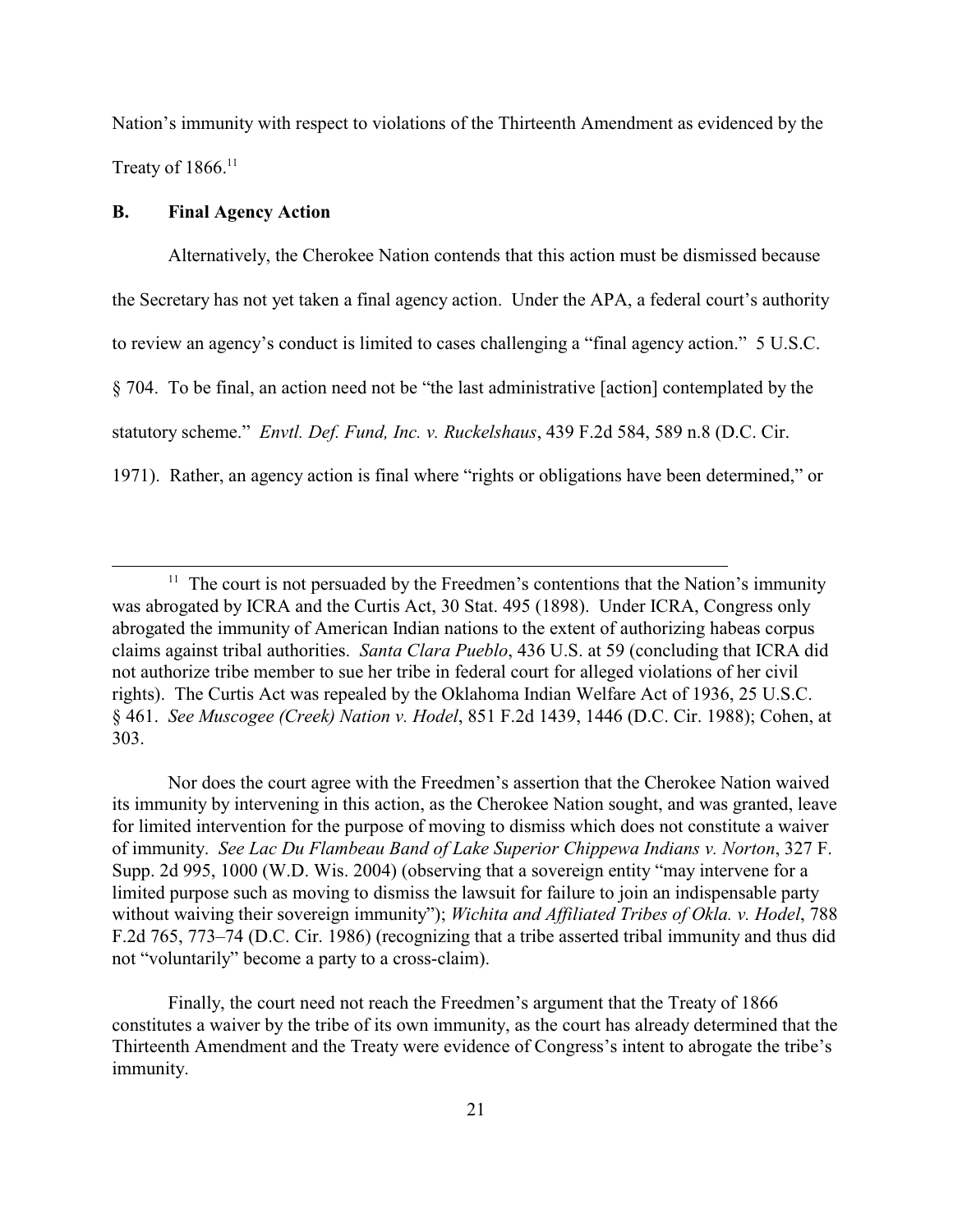from which "legal consequences will flow." *Barrick Goldstrike Mines, Inc., v. Browner*, 215 F.3d 45, 48 (D.C. Cir. 2000) (internal quotation marks omitted).

Here, the Secretary's decision to recognize the leaders elected in the 2003 Elections constitutes a final agency action. *See Seminole Nation of Okla. v. Norton*, 223 F. Supp. 2d 122, 142 (D.D.C. 2002). Under federal statutes and treaties, the Secretary has a fiduciary duty to ensure that tribal leaders are truly representative of the members they purport to represent in relations with the United States government. *See Seminole Nation v. United States*, 316 U.S. 286, 297 (1942) ("Payment of funds at the request of a tribal council which, to the knowledge of the Government officers charged with the administration of Indian affairs and the disbursement of funds to satisfy treaty obligations, was composed of representatives faithless to their own people and without integrity would be a clear breach of the Government's fiduciary obligation."). When faced with a similar scenario of disenfranchisement by the Seminoles of their Freedmen citizens, the Secretary refused to recognize a government elected without the participation of the Freedmen. *See Seminole Nation*, 223 F. Supp. 2d at 125–26. The Seminole Nation filed suit, seeking review of the Secretary's decision. The court determined that the letter explaining the reasons for the Secretary's refusal to recognize the new government constituted a final agency action in that it was " 'a guidance document reflecting a settled agency position and having legal consequences for those subject to regulation.' " *Id.* at 142 (citing *Barrick*, 215 F.3d at 48).<sup>12</sup>

 $12$  As the court observed, the Secretary " 'is charged not only with the duty to protect the rights of the tribe, but also the rights of individual members. And the duty to protect these rights is the same whether the infringement is by non-members or members of the tribe.' " *Seminole Nation*, 223 F. Supp. 2d at 137 (quoting *Milam v. U.S. Dep't of the Interior*, 10 ILR 3013, 3015 (D.D.C. Dec. 23, 1982)). The court ultimately concluded that the Secretary was obliged to withhold its recognition of tribal representatives who were elected in violation of the Seminole Constitution because the Nation was taking "oppressive action . . . against its own minority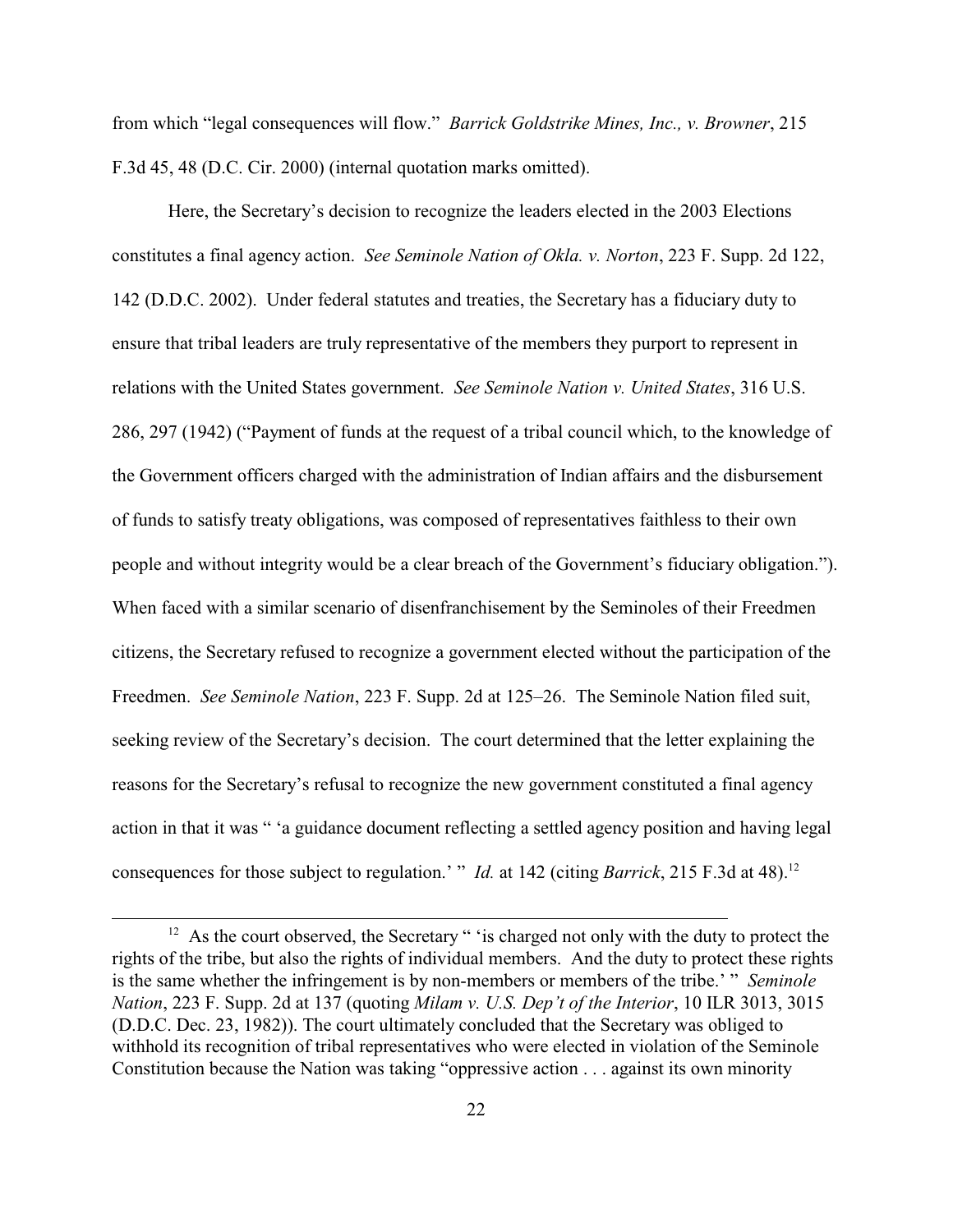Here, the court concludes that the Secretary's recognition of the Cherokee leaders elected in the 2003 Elections is a final agency action, because it is a determination of rights and obligations having "legal consequences for those subject to regulation." *See id.* The Cherokee Nation contends, however, that there has not yet been a final agency action because the Secretary is still reviewing the May 24, 2003 amendment of the Cherokee Constitution removing the requirement that amendments be approved by the Secretary. An agency's "failure to act," however, may itself be a final agency action in certain circumstances. *See* 5 U.S.C. § 551(13) (defining "agency action" as "the whole or a part of an agency rule, order, license, sanction, relief, or the equivalent or denial thereof, or *failure to act*" (emphasis added)); *Sierra Club v. Thomas*, 828 F.2d 783, 793 (D.C. Cir. 1987) (observing that "when administrative inaction has precisely the same impact on the rights of the parties as denial of relief . . . the court can undertake review as though the agency had denied the requested relief" (internal quotation marks omitted)). Where an agency action that is required by law is "unlawfully withheld or unreasonably delayed," 5 U.S.C.  $\S$  706(1), the agency's failure to act is, in effect, an affirmative act that triggers final agency action review. *Cobell v. Norton*, 240 F.3d 1081, 1095 (D.C. Cir. 2001).

The Act of 1970 unequivocally requires the Secretary to review and approve the procedures by which a principal chief of the Cherokee Nation is selected. According to the complaint, the Secretary has failed to comply with this duty for more than twenty-five years. *See* Compl., Ex. 10 at 3 (Ltr. from Chief Smith to the BIA, July 14, 2003) ("For over a quarter of a century, the Department has never to our knowledge required nor suggested that Cherokee

members." *Id.*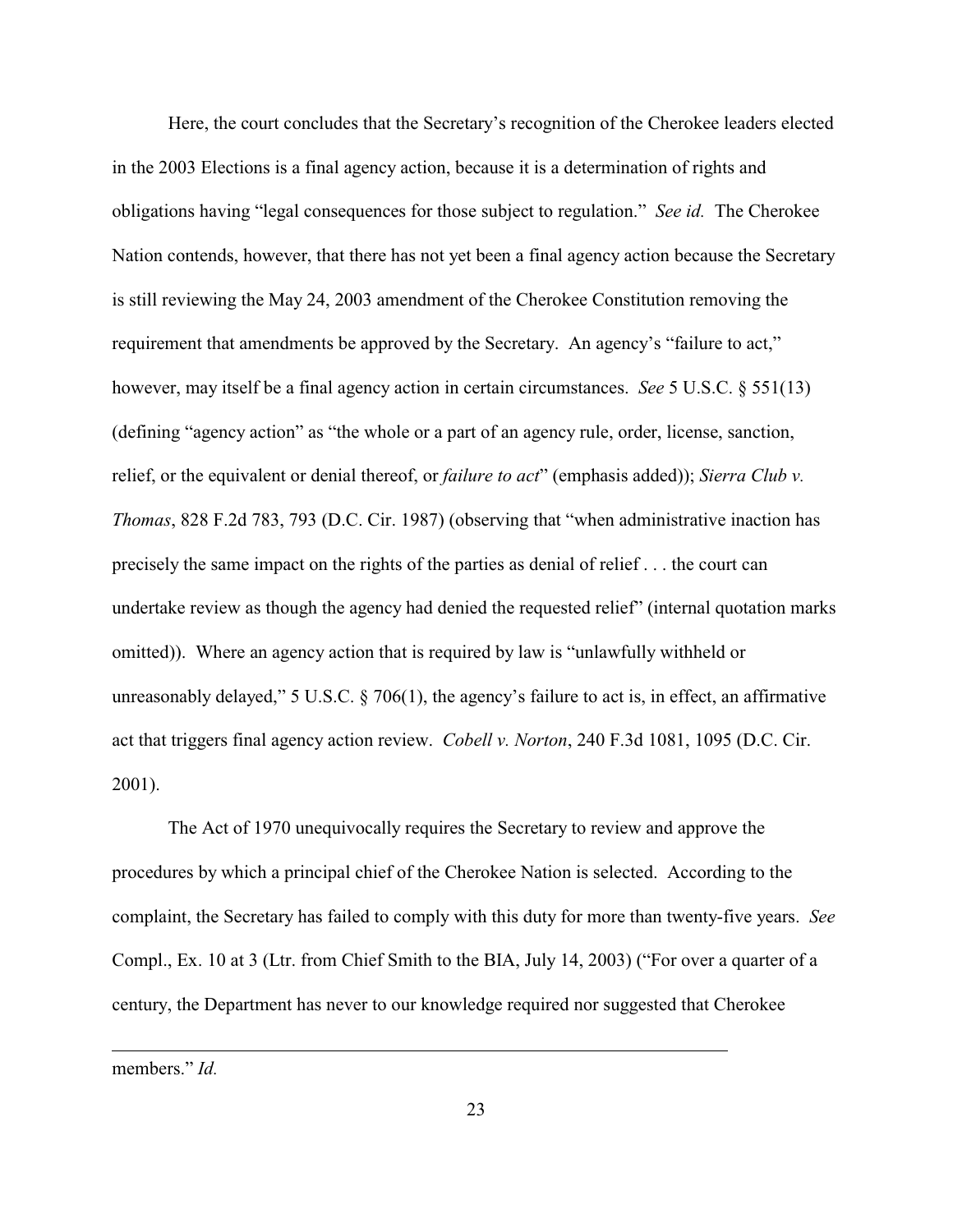Nation submit its internal election procedures for Departmental approval."). Moreover, the Secretary had taken no action on the proposed amendment to the Cherokee Constitution submitted in November 2001 — by August 2006, when the Cherokee Nation withdrew its request for approval. The Secretary's failure to render a decision on the amendment within almost five years constitutes unreasonable delay, if not a total failure to take action at all. In these circumstances, the Secretary's failure to act regarding both the election procedures and the constitutional amendment amounts to a final agency action subject to judicial review. Thus, the court concludes that the Freedmen may seek review of the Secretary's failure to comply with its duties under the Act of 1970, as well as its recognition of the results of the 2003 Election.

### **C. Motion to Amend to Add the Cherokee Nation and Officials**

In response to the Cherokee Nation's motion to dismiss, the Freedmen seek leave to amend their complaint to add the Cherokee Nation and its chief and unnamed officials as defendants. Under the Federal Rules of Civil Procedure, the court may grant leave to amend "when justice so requires." Fed. R. Civ. P. 15(a). Leave to amend should be freely granted where "in the absence of undue delay, bad faith, undue prejudice to the opposing party, repeated failure to cure deficiencies, or futility." *Richardson v. United States*, 193 F.3d 545, 548–49 (D.C. Cir. 1999). The party opposing amendment bears the burden of demonstrating why leave should not be granted. *See* 3 Moore's Fed. Prac. § 15.15[2] (3d ed. 2000) (observing that "the party opposing amendment bears a burden of production to come forward with reasons or evidence to deny leave to amend"). As already discussed above, the Nation is a necessary party that should be joined. The Cherokee Nation contends, however, that amendment would be futile because the Freedmen (1) have failed to exhaust their tribal remedies against the Cherokee Nation and its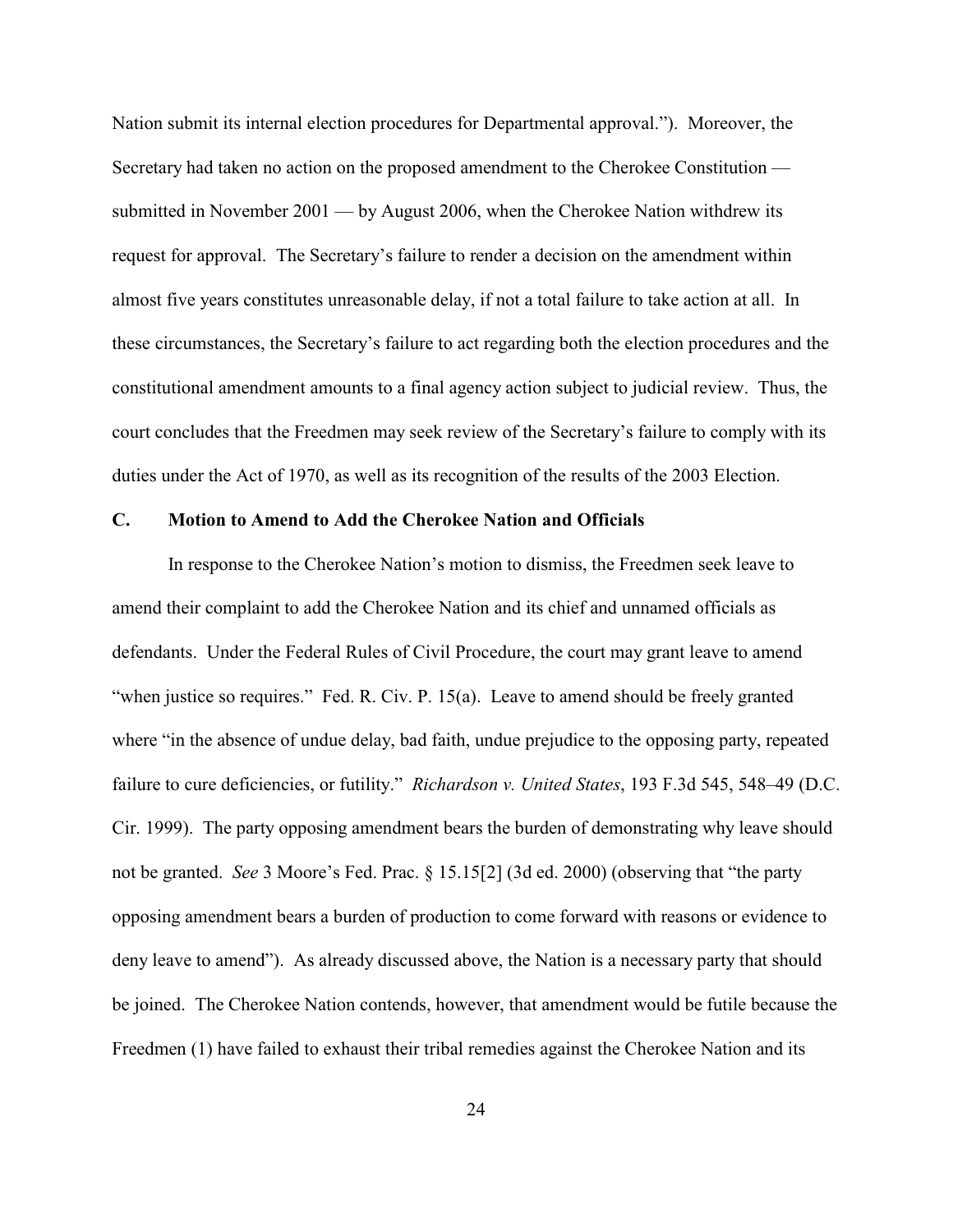officials; and (2) have failed to state a claim within federal jurisdiction against the individual officials. As explained below, the court rejects these contentions and grants the Freedmen's motion for leave to amend the Freedmen.

## **1. Exhaustion of Tribal Remedies**

The Cherokee Nation contends that the Freedmen are barred from bringing this action against the Nation and its officials because the Freedmen have not exhausted their tribal remedies. Ordinarily, a federal court may not entertain a civil action within the jurisdiction of tribal forums until the plaintiff has exhausted his or her available remedies in tribal courts. *See Nat'l Farmers Union Ins. Cos. v. Crow Tribe of Indians*, 471 U.S. 845, 857 (1985). Exhaustion of tribal remedies is not required, however, "where the tribal court lacks jurisdiction." *United States v. Yakima Tribal Court*, 806 F.2d 853, 861 (9th Cir. 1986) (concluding that "exhaustion was pointless because tribal court jurisdiction clearly was foreclosed by the sovereign immunity of the United States").

Here, the Freedmen have asserted a cause of action against the Secretary under the APA which is only cognizable in federal courts. Contrary to the assertions of the Cherokee Nation (and the Secretary), the Nation's tribal courts will not provide a forum for the Freedmen's claims against the Secretary, as the United States is immune from suit in tribal courts. *Id.* Thus, the court concludes that exhaustion is not required in these circumstances because the Freedmen's claim against the Secretary cannot be heard in the tribal courts.13

 $13$  The Freedmen also contend that the tribal courts were abolished by the Curtis Act of 1898, and the Cherokee never formally reestablished its courts as required under the Oklahoma Indian Welfare Act, *see* 25 U.S.C. § 503. The Cherokee still possess "the inherent right to self-government," however, and its existing tribal courts may therefore exercise jurisdiction over tribal law disputes. *Wheeler v. U.S. Dep't of Interior*, 811 F.2d 549, 550 (10th Cir. 1987)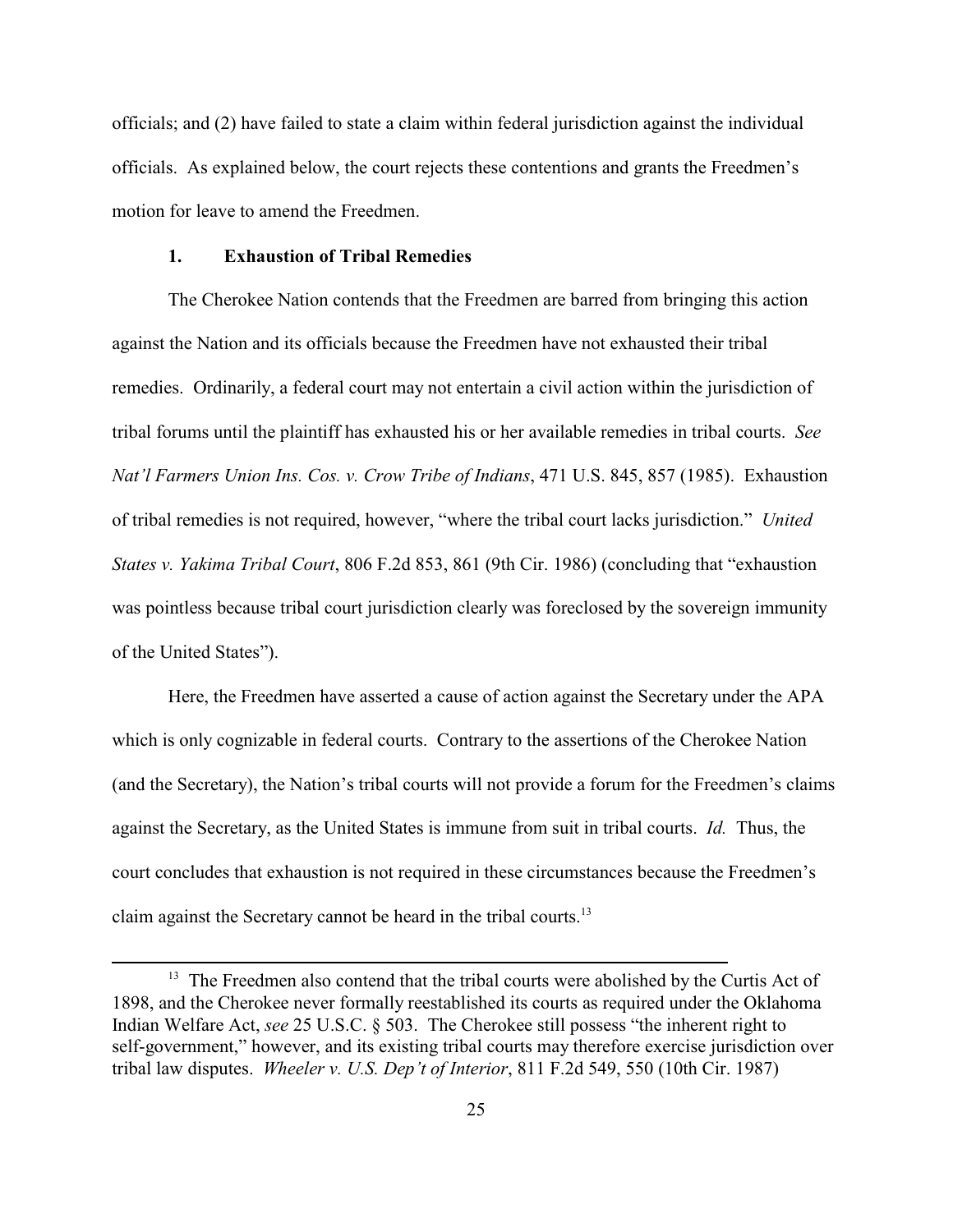## **2. Actions against Individual Officers**

The Cherokee Nation also contends that amendment would be futile because Chief Smith and other unnamed tribal officials are covered by the tribe's sovereign immunity and the Freedmen have not stated a claim within the jurisdiction of the federal courts. As the court has already concluded above, however, tribal immunity does not apply in the face of allegations of violations of the Thirteenth Amendment. Moreover, even if the tribe were immune, tribal officials are not protected by sovereign immunity when they are acting beyond the scope of their authority, nor are they immune from suits for prospective, injunctive relief. *See Santa Clara Pueblo*, 436 U.S. at 59 (citing *Ex parte Young*, 209 U.S. 123 (1908)). When a complaint alleges that the tribal officer has "acted outside the amount of authority that the sovereign is capable of bestowing, an exception to the doctrine of sovereign immunity is invoked." *Tenneco Oil Co. v. Sac and Fox Tribe of Indians of Okla.*, 725 F.2d 572, 574 (10th Cir. 1984) (permitting plaintiff to seek injunctive and declaratory relief against tribe under exception to sovereign immunity). "Any other rule would mean that a claim of sovereign immunity would protect a sovereign in the exercise of power it does not possess." *Id.* (citing *Larson v. Domestic & Foreign Commerce Corp.*, 337 U.S. 682 (1949) ("[T]he conduct against which specific relief is sought is beyond the officer's powers and is, therefore, not the conduct of the sovereign.")). Utilizing such exceptions to sovereign immunity is "especially appropriate" with regard to Indian tribes, who are otherwise protected by an extremely broad immunity that would prevent federal courts from reviewing many aspects of federal law. *Tenneco Oil*, 725 F.2d at 574 (citing *Santa Clara*). Thus, the court

<sup>(</sup>holding that Cherokee Nation's tribal courts could resolve election disputes).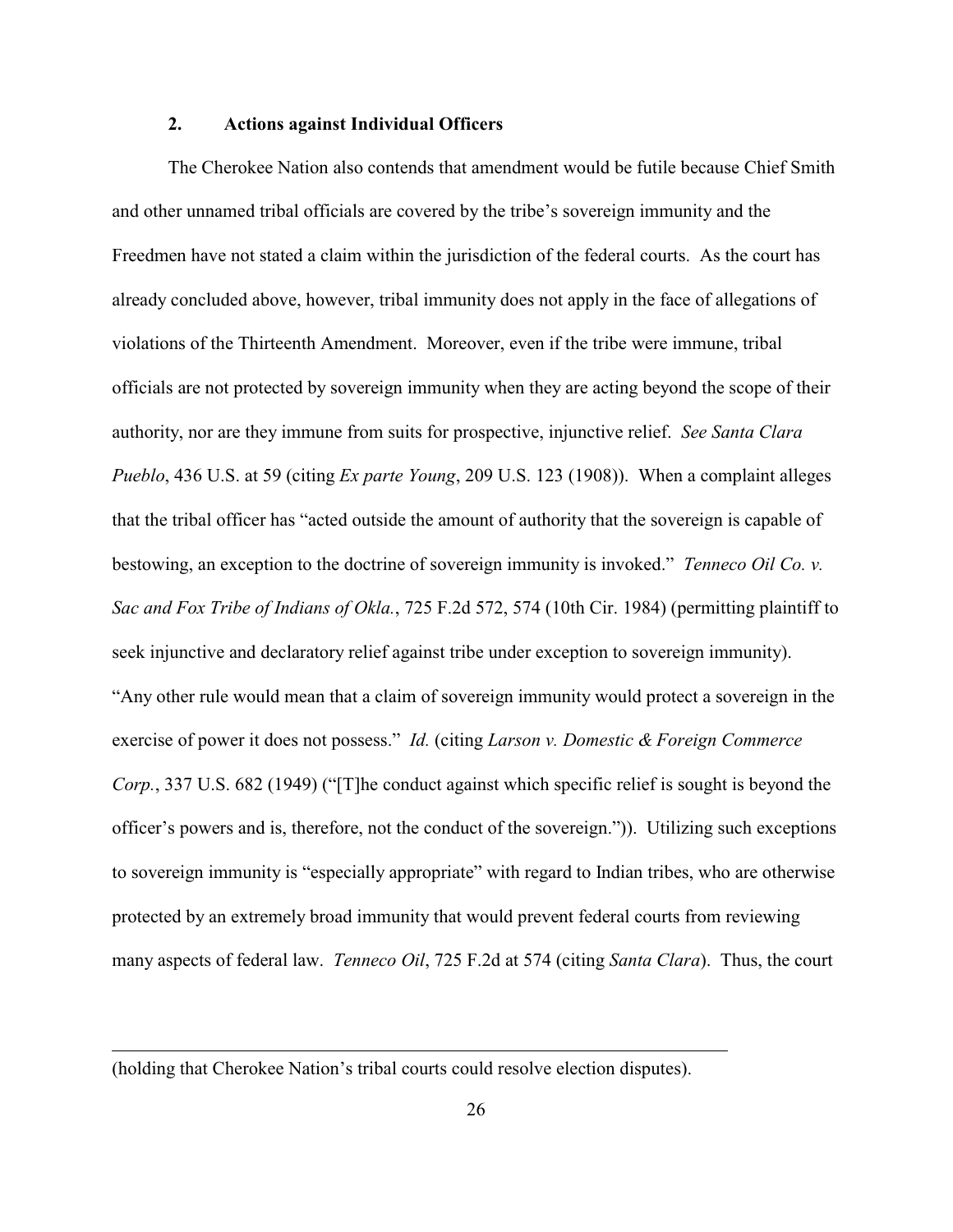concludes that the tribal officials are not immune from suit in these circumstances and may be added to this action.<sup>14</sup>

Additionally, the Cherokee Nation contends that the Freedmen have not stated a claim within the court's jurisdiction against the individual defendants because claims under the ICRA or the Cherokee Constitution are not cognizable in federal court. The court agrees. The only provisions of ICRA that may be enforced in federal court concern the right to habeas corpus. *Santa Clara Pueblo*, 436 U.S. at 71–72 (concluding that ICRA only abrogated tribal immunity for habeas corpus petitions). And a claim that tribal leaders violated the Cherokee Constitution does not "arise under the Constitution, laws, or treaties of the United States," as required by 28 U.S.C. § 1331. *See Kaw Nation ex rel. McCauley v. Lujan*, 378 F.3d 1139, 1143 (10th Cir. 2004) (holding that dispute over meaning of tribal law was not properly before federal court). Thus, to the extent that the Freedmen complain of violations of ICRA or the Cherokee Constitution, the court agrees that such claims are not properly before the court. To the extent that such claims arise under the Thirteenth Amendment or the Treaty of 1866, however, such claims are within this court's jurisdiction under § 1331.

As the Cherokee Nation has failed to identify any reasons that would render totally futile the amendment of the Freedmen's complaint to add the Cherokee Nation and its officials, the court concludes that the Freedmen should be allowed to amend their complaint.

 $14$  The Cherokee Nation contends that the court must dismiss this suit because the nature and effect of the relief sought are such that the tribe is the real party in interest. *See Fletcher*, 116 F.3d at 1324 ("Because the relief requested by Individual Plaintiffs, concerning rights to vote in future tribal elections and hold tribal office, if granted, would run against the Tribe itself, the Tribe's sovereign immunity protects these defendants in their official capacities."). However, actions for injunctive or prospective relief against an official "are not treated as actions against the [sovereign]." *Hafer v. Melo*, 502 U.S. 21, 27 (1991).